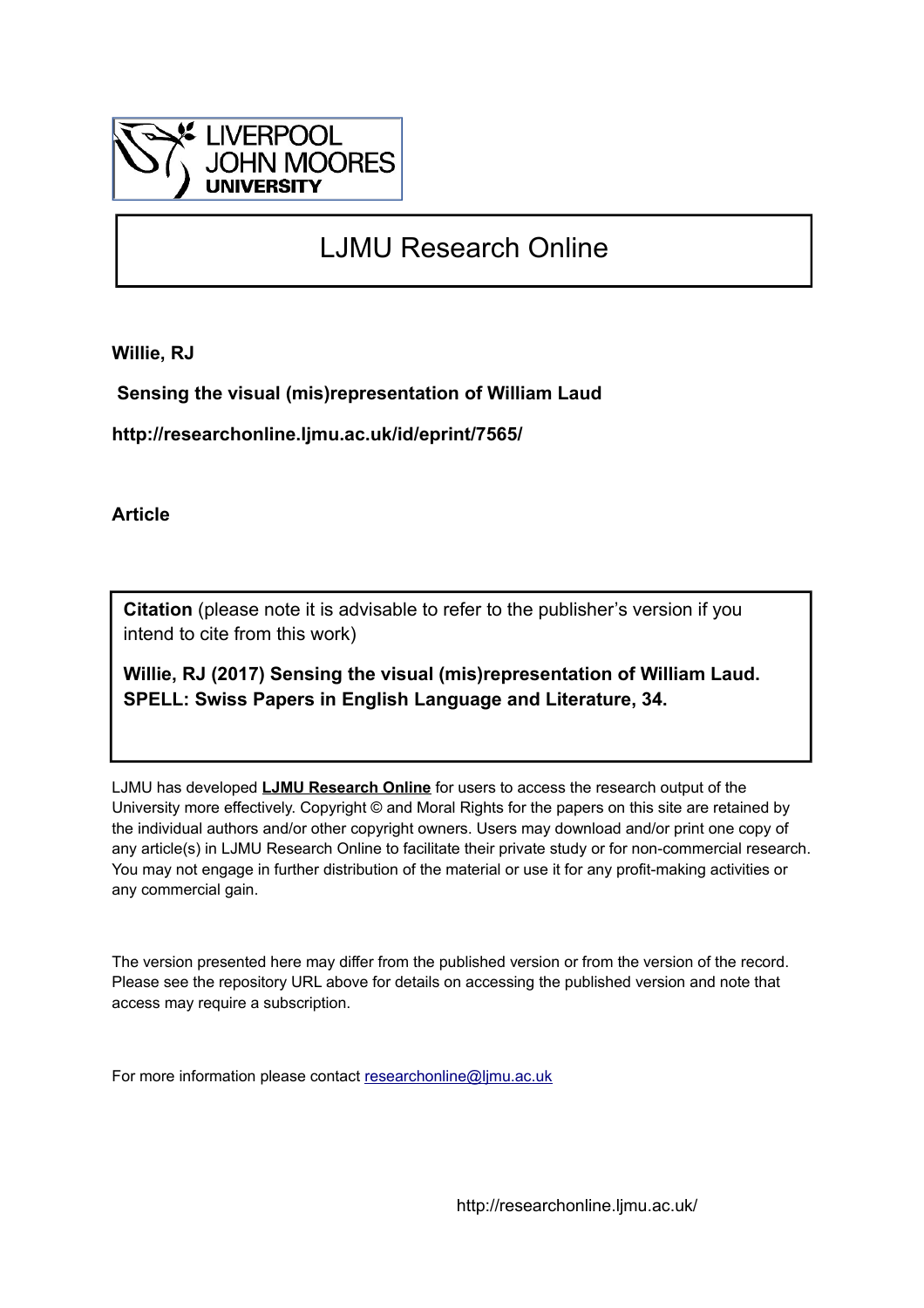#### Sensing the visual (mis)representation of William Laud

#### Rachel Willie, Liverpool John Moores University

When William Laud (1573-1645) was appointed Archbishop of Canterbury in 1633, he and his associate clergy defended episcopal authority by citing apostolic inheritance, but apostolic succession, with its appeal to history and lineage, was problematic. In parliamentary debates in 1640, both those sympathetic to the episcopacy and its detractors observed that appeals to apostolic antiquity presented bishops in ways that might be construed as popish. These parallels between episcopacy and the papacy were made more apparent in anti-Laudian pamphlets. In the early 1640s, a series of satirical attacks on Laud were printed and these texts comprise numerous woodcuts. Visual culture flirts with Laud's image to present a negative iconography. This article will focus upon *Canterburie His Change of Diot* (1641) to address some of the difficulties in interpreting the relationship between Church and State in mid-seventeenth century pamphlets and how visual imagery connects these representations with ideas of Popery, regicide and the body politic.

In 1633, William Laud was appointed Archbishop of Canterbury. His actions as one of Charles I's chief advisers became a cause of tension within Church and State. These tensions continued after Laud's impeachment in 1640 and execution for treason in 1645.<sup>1</sup> His reforms in ecclesiastical worship reenergised

I would like to thank Antoinina Bevan-Zlater, Emma Depledge and Alison Searle for their comments on earlier drafts of this essay.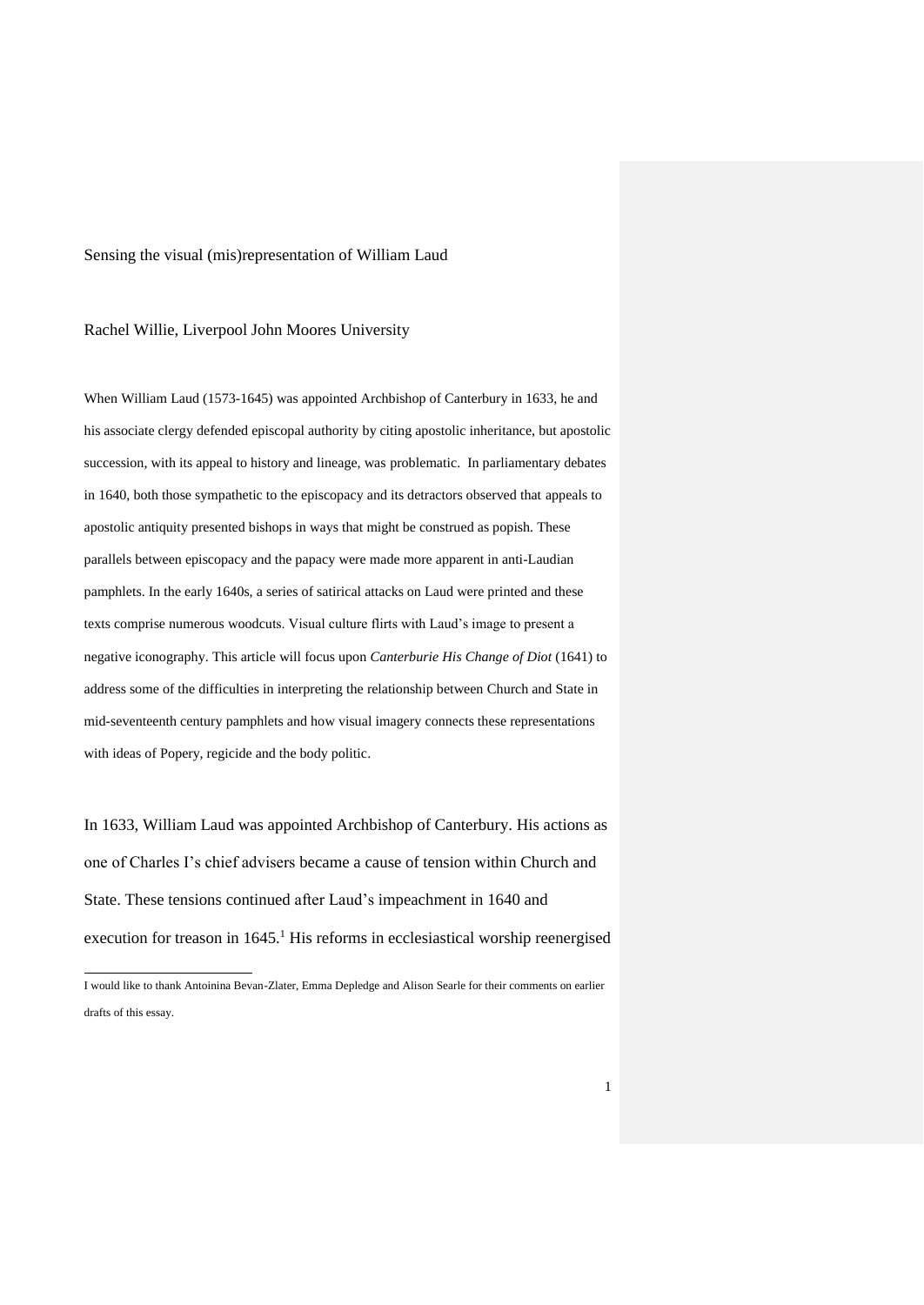disputes that had never been fully laid to rest by the Elizabethan Church Settlement. Central to these dicussions were questions regarding the role and prerogative of bishops. In the late sixteenth century, these debates led to the Marprelate controversy where a series of scurrilous pamphlets attacking the bishops were printed by an illegal press (Black (2008); Raymond, esp. 27-44). In 1641, two of the Marprelate tracts were reissued, suggesting that invective from the 1590s was also pertinent to anxieties regarding godly governance in the 1640s (Hill; Pierce, 836). Print proved a fertile space for questioning whether or not there was a place for bishops in Church governance.

Critics of episcopacy viewed bishops as a relic of popery and a threat to the reformed Church; they sought the removal of bishops as part of further reforms in ecclesiastical governance. Yet others argued that, in England, royal supremacy formed the basis of Church hierarchy and in so doing became a means of endorsing episcopacy. Erastianism, which asserted that the State ruled over the Church (even in ecclesiastical matters) meant that Church and State became inextricably linked and the power of the bishops was limited by royal prerogative. Laud's reforms in ecclesiastical worship and his perceived Arminian leanings were censured because it was believed Laud was overreaching; this became a contributory factor in parliament's decision to execute him. Laudian reforms thus drew attention to tensions that had plagued

<sup>&</sup>lt;sup>1</sup> The two main biographies of Laud remain Trevor-Roper and Carlton.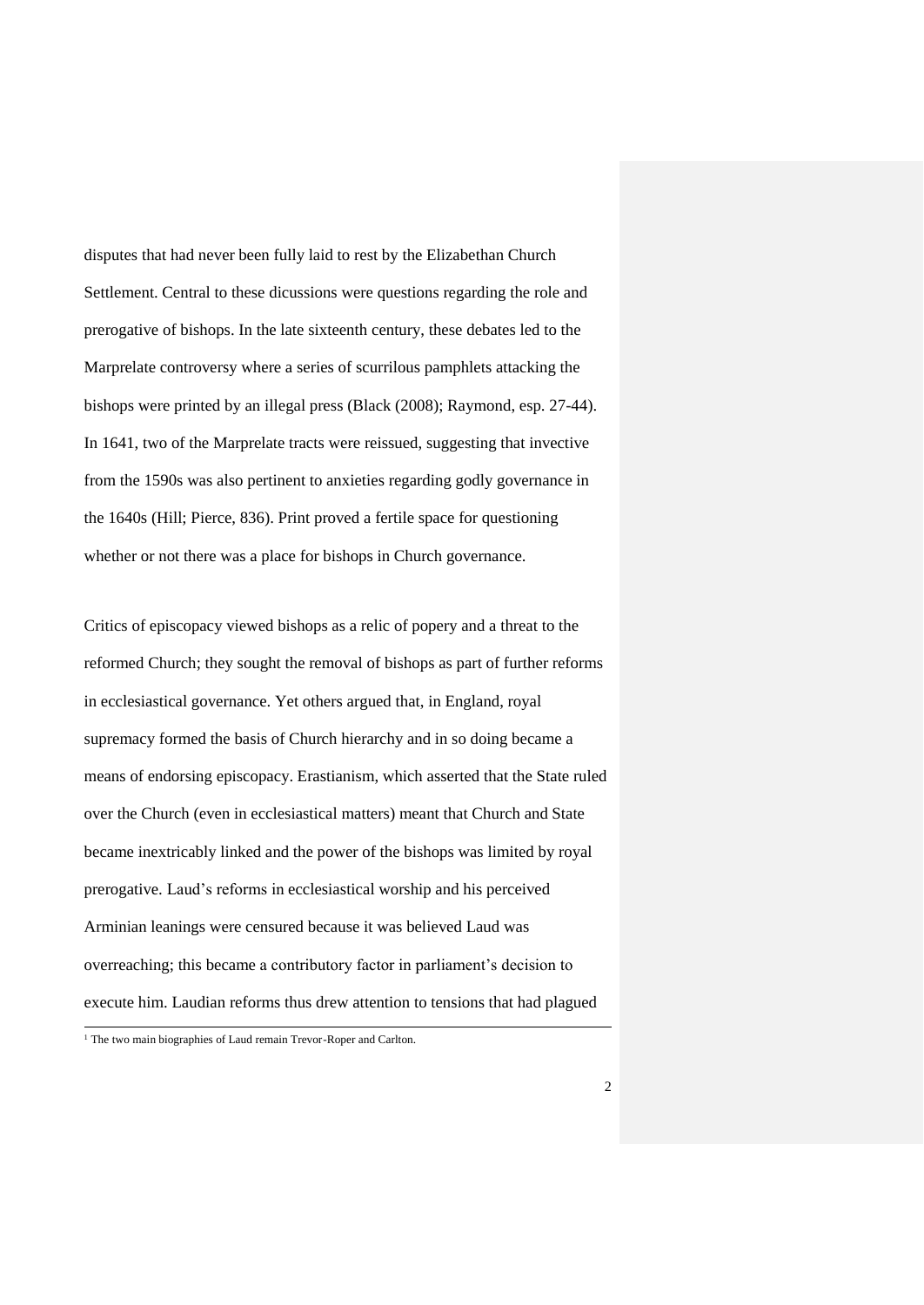the reformed Church in England since its beginnings and, as Tim Harris asserts, recent research highlights that 'there was never a Jacobean consensus in the Church' that was destroyed by Laud (625). While some appreciated Laudian reforms, others believed Laud might as well have been a Catholic. Indeed, representations of Laud that circulated in cheap print alluded to his purported papal pretensions. In this article, I survey a representative sample of anti-Laudian pamphlets, focussing specifically on a 1641 play pamphlet, *Canterburie His Change of Diot*, to show how textual political protest connected to visual culture and the body in mid-seventeenth-century England. As a corollary, this article addresses some of the difficulties in understanding the relationship between Church and State in mid-seventeenth-century pamphleteering.

*Canterburie His Change of Diot*, which has been attributed to the Leveller Richard Overton (Wiseman (1998),  $28$ ),<sup>2</sup> is of particular note as it engages with debates, politics and poetics that arose as a consequence of the Reformation and were never fully laid to rest by the Elizabethan Settlement or by Jacobean ecclesiology. It is also unrelenting in the way in which it recasts previous, positive visual representations of Laud – especially those produced by Anthony van Dyck (discussed below) – and transforms the iconography of authority into an iconography of protest. As Helen Pierce has argued, Laud was not the first  $\overline{a}$ 

<sup>&</sup>lt;sup>2</sup> For discussions on how Overton resurrected the persona of Martin Marprelate, see Black (1997); Smith.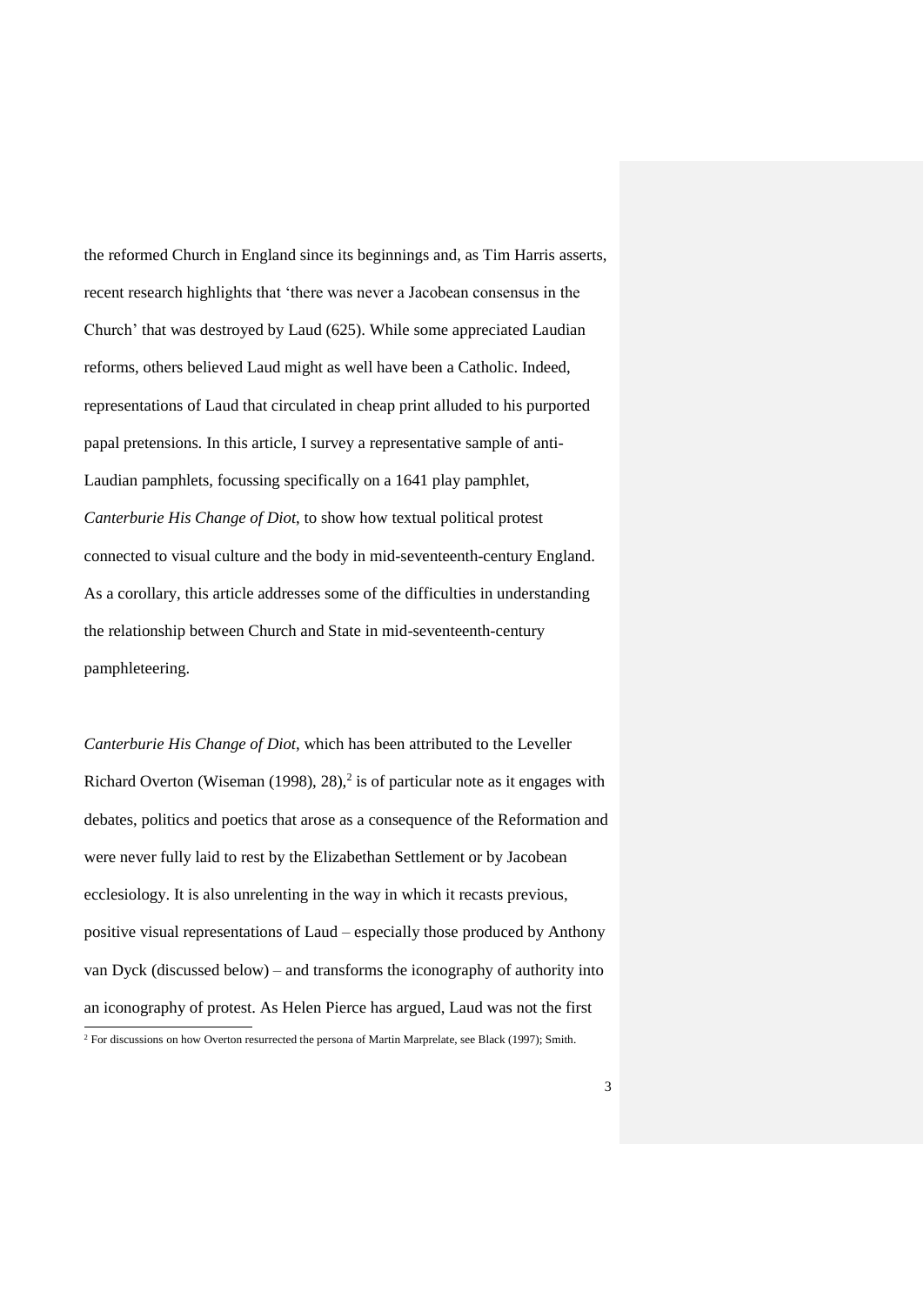authority figure to be satirised in pictoral form, but he was the first to be the subject of such sustained visual satire (813). The pictoral attacks in *Canterburie His Change of Diot* are not unique, but the sheer number of speciallycommissioned woodcuts used to narrate the text's satire is remarkable. Printers tended to recycle woodcuts and/or to use images sparingly. Woodcuts were expensive to make and images took up valuable space on the page: since paper and the production of woodcuts would make up a publisher-printer's biggest outlay, each illustration was used judiciously. The pamphlet amounts to a title page, followed by a blank page and a further six quarto pages that comprise dialogue split into four acts. The first three acts are accompanied by a woodcut and the woodcut that illustrates the third act is replicated on the title page. The images thus present a sense of circularity and deserved punishment as the text narrates how Laud feasts upon the ears of a divine, a lawyer and a physician before he is locked in a birdcage as punishment for his vicious deeds. The woodcuts not only imply a circularity to the narrative, but also present pictoral representations that enact the dialogue upon the paper stage and make the narrative of the play pamphlet comprehensible to consumers with varying levels of literacy. 3

*Canterburie His Change of Diot* appears to have circulated widely and it is important to situate this and other pamphlets in the context of the visual culture  $\overline{a}$ 

<sup>&</sup>lt;sup>3</sup> For a fuller discussion of how drama is enacted upon the paper stage through text and through image, see my 'Viewing the Paper Stage'.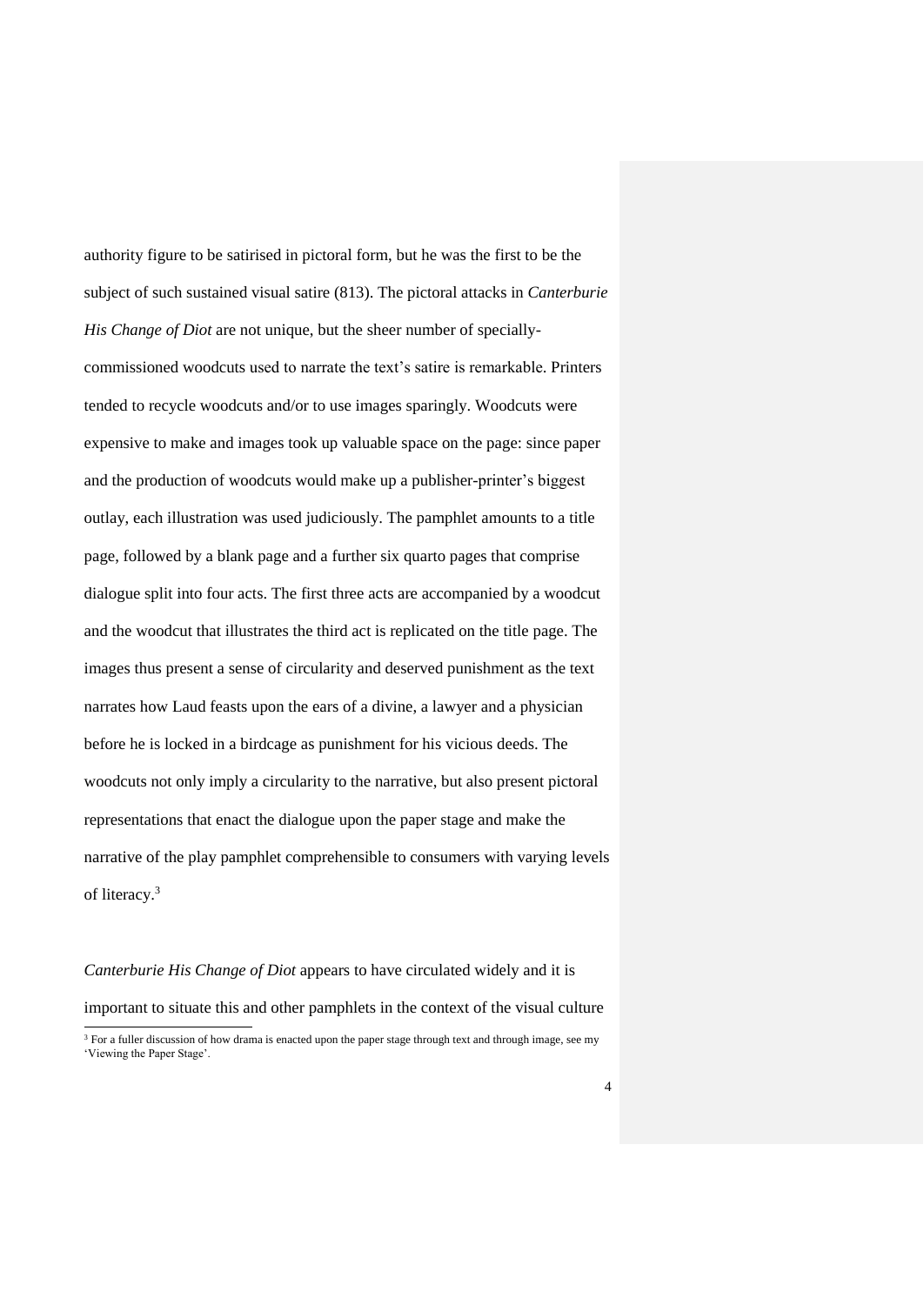of the Church and ecclesiastical office in the 1630s and early 1640s. Laud himself knew about the attack when incarcerated in the Tower of London and complained about his ill-usage at being represented as locked in a cage (Laud, sigs. Aa3r-Aa3v; Pierce, 811). Laud was well-versed in visual ceremony and the deliberately facile imagery in the woodcuts combines with the biting satire of the texts to undermine official representations of the archbishop and the visual culture of the Laudian Church.

#### Visualising Office

 $\overline{a}$ 

Laud's reforms sought a more uniform style of church worship and the extent to which they marked a move away from Calvinist doctrine to Arminianism continues to be debated (Walsham). Even Pope Urban VIII appears to have been confused by Laud's spiritual leanings: on August 4th and again on August 17th 1633, Laud was offered (but refused) a cardinal's cap (Laud, sig. Gggg4"). Yet Laud's reforms not only affected the modes of worship, but also impacted the very fabric of the church. The positioning of the altar–table-wise or altarwise–and the addition of an altar rail changed how worshippers moved around the church: church décor not only altered the layout of the church, but also transformed the visual culture of devotion.<sup>4</sup> These physical changes to the

<sup>4</sup> See Kenneth Fincham, 'The restoration of the altars in the 1630s', *HJ* xliv (2001), 919-40, and Fincham and Nicholas Tyacke, *Altars restored: the changing face of English religious worship, 1547 c.1700*, Oxford, 2007.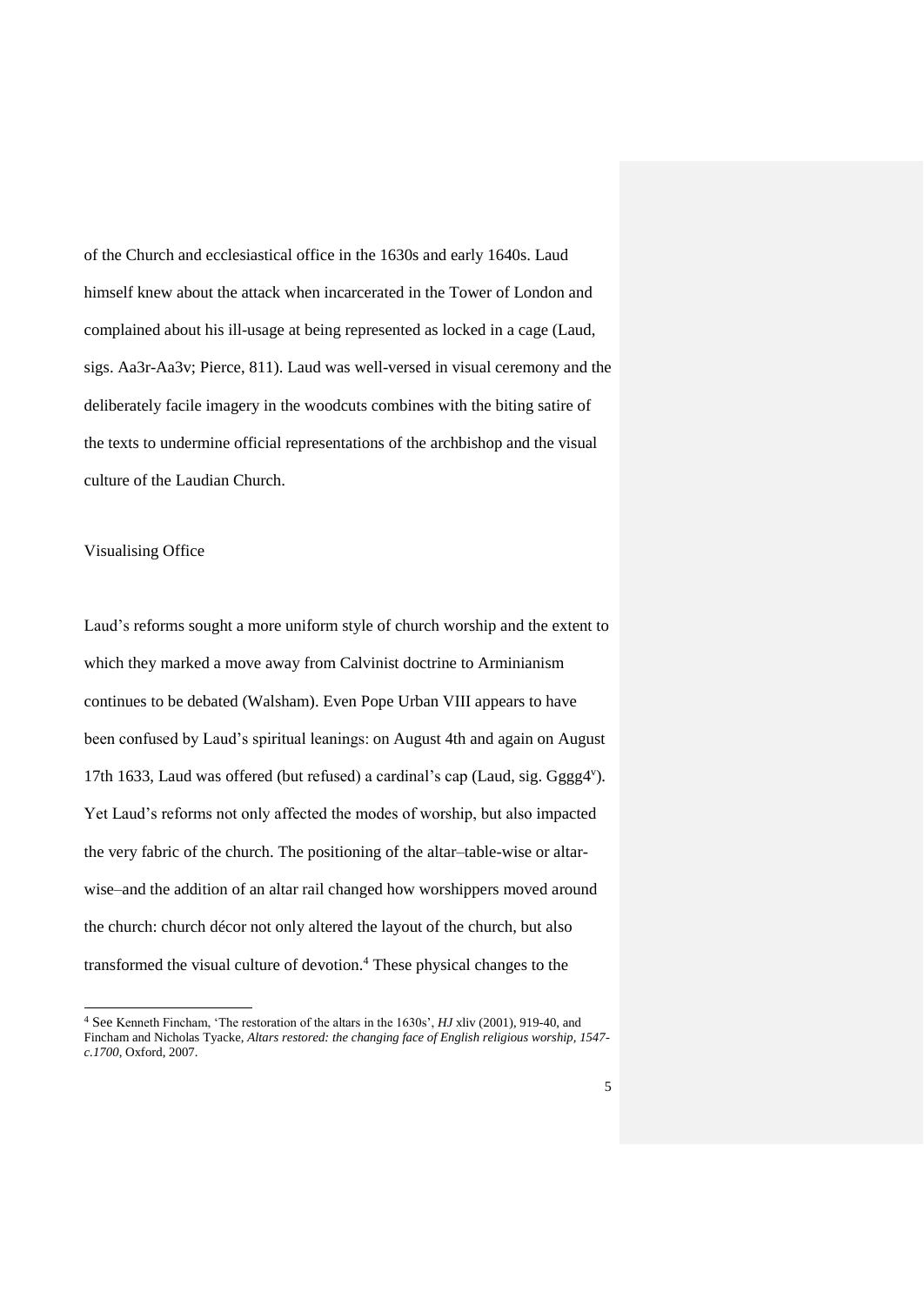church, coupled with the official portrait of Laud painted by Anthony van Dyck in 1636 (figure 1), demonstrate that Laudian reforms were invested in visual imagery and the iconography of office.<sup>5</sup> In representing Laud, the anti-Laudian satire in the anonymous and scurrilous pamphlets amalgamates the visual culture of the Church as underpinned by the State with the visual culture of cheap print to enact political protest.<sup>6</sup>

Central to pictoral attacks on Laud is a recognition of his official portrait as a symbol of ecclesiastical office. Van Dyck's portrait of Laud was copied and distributed widely; there are fifty-five extant painted copies of the portrait and Wenceslaus Hollar was commissioned to produce an etching of the painting in 1640 (Pierce, 817). Hollar's etching made van Dyck's portrait more readily available and, following Laud's impeachment in December 1640, the image was replicated in anti-Laudian satire. Pierce has argued that Laud perceived the commissioning of this portrait 'as both an obligation and an extravagance', as implied by his only reference to the painting being an observation regarding van

<sup>&</sup>lt;sup>5</sup> For a study that seeks to unearth Laudianism's distinctive artistic characteristics, see Parry. Marsh has explored how worshippers inhabited sacred space.

<sup>&</sup>lt;sup>6</sup> As numerous scholars have observed, the apparatus of drama was used as a form of protest in pamphlets throughout the 1640s, particularly in play pamphlets. This has been connected to the closure of the theatres at the outbreak of civil war in 1642. Thus, at a time when performance was banned, the theatre was reenergised as a form of political protest on the paper stage. However, many of the anti-Laudian play pamphlets predate this ordiance for theatre closure. See Butler; Willie; Wiseman (1998 & 1999).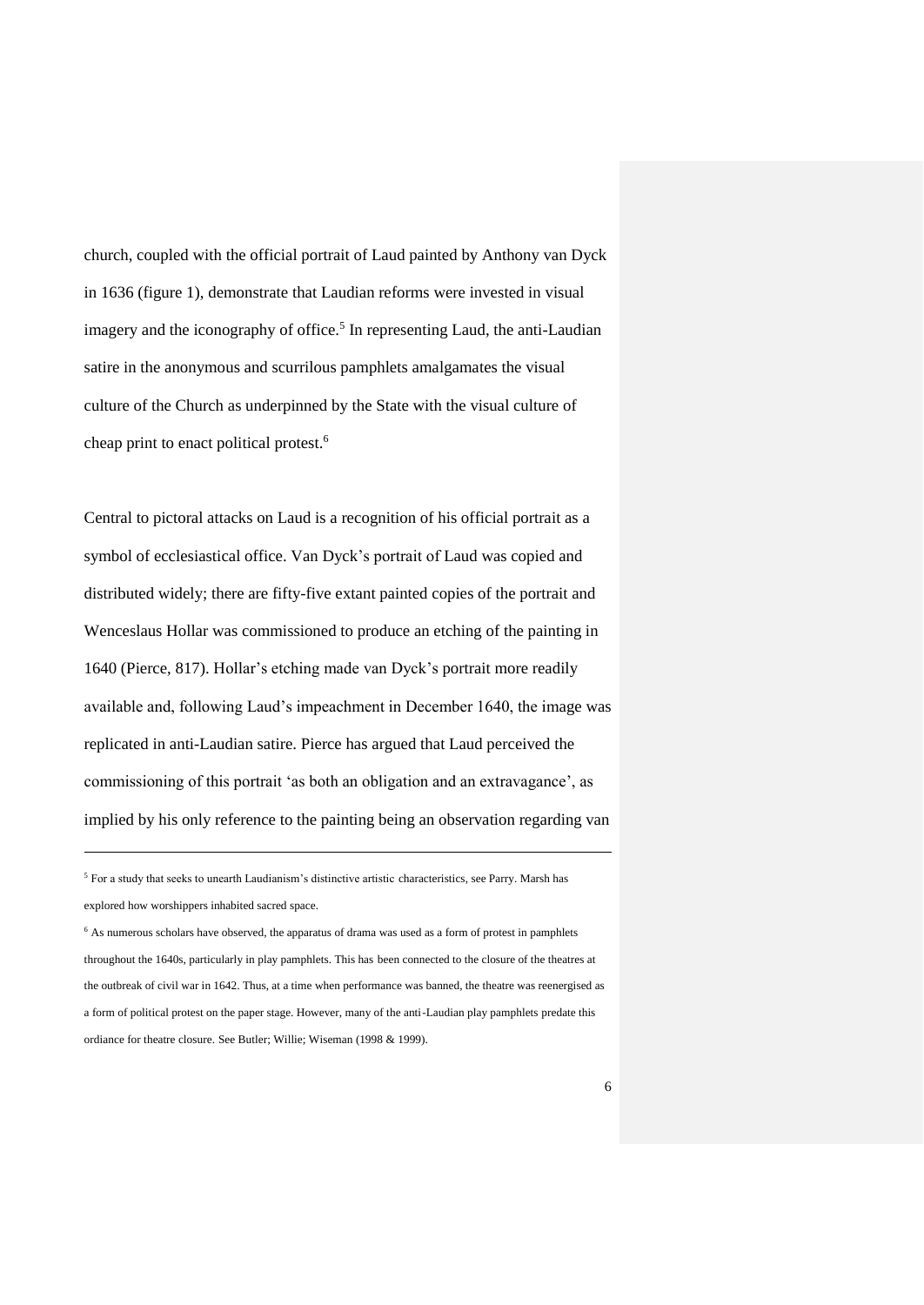Dyck's high fees; this complaint, coupled with Laud briefly alluding to the portrait in his will as being an addition to the Lambeth Palace collection, suggests that the continutity of episcopal office takes precedence over the subject of the portrait (Pierce, 814). Laud thus plays a minor role within the portrait, despite the portrait being of him; instead the portrait asserts the power and authorty invested in the role of the Archbishop. At the Restoration, William Juxon then built upon this iconography by commissioning a portrait that echoed van Dyck's in posture, costume and organisation (Harmes, 184-5).

The notion of the portrait as a visual and material manifestation of episcopal authority runs parallel to van Dyck's innovations in presenting the visual image of the king. According to Kevin Sharpe, van Dyck transformed pictorial representations of monarchy, conjoining the body natural more closely to the body politic as a way to assert the authority of the monarch. At the same time, van Dyck's innovations in portraiture crossed political divides. Yet, while van Dyck's monarchical portraits asserted the power of the monarch, conditions within Church and State raised questions about the king's authority. This culminated in the severing of links between the body natural and the body politic that enabled the regicide to take place in 1649. Furthermore, after Oliver Cromwell was made Lord Protector in 1653, the stances in van Dyck's monarchical portraits were imitated by artists keen to legitimise the authority of the new regime; Protectorate authority was both undermined and endorsed by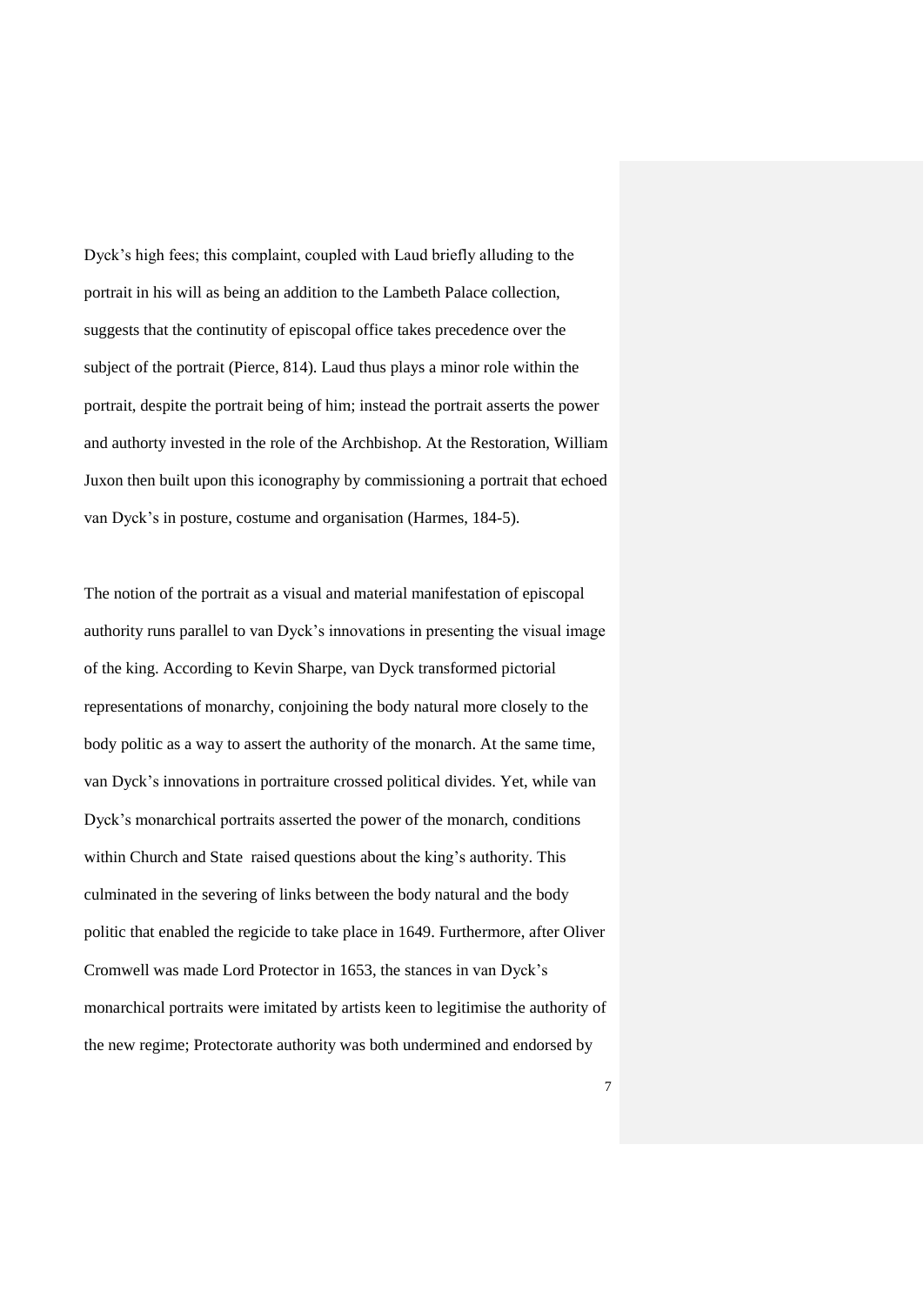unofficial representations and royalist satire (Knoppers, 3-8 and *passim*.). This ongoing appropriation of visual imagery demonstrates the fragility of the visual image as an inscriber of authority even as it is used as a means to assert power. Laud's posture in the van Dyck portrait paradoxically exudes a sense of unease and discomfort as well as nonchalance, which, arguably, makes the instability of the visual image particularly apparent.<sup>7</sup>

Van Dyck's portrait of Laud has been described by Sharpe as 'almost uniquely austere' in comparison to other portraits that used objects to minimise visually the political and confessional differences held by the subjects of the portraits (Sharpe (2013), 150). The use of objects created the appearance of unity amongst the nobility, but this practice came under increasing pressure as Charles' personal rule led to more vocal opposition as the 1630s progressed. Laud, however, has no properties to denote his office, which not only contrasts with the idealised landscapes of portraits of royalty and the nobility, but also with previous portraits of Archbishops (Sharpe (2013), 142-151). The gloom of the plain background is punctuated by a rich, sumptuous fabric, but Laud is leaning, almost casually, against some furniture and is dressed in cassock, ruff, surplice, chimere and Canterbury cap. Without a cross by way of ornament, or a Bible or Book of Common Prayer in the painting, Laud gazes nonchalantly at

 $7$  On the influence of van Dyck's ealier portrait of the Abbé Cesare Scaglia on the composition of the Laud portrait and Titian's influence on the paintings, see Pierce, 816; Jaffé, 600, and Brown, 272-4.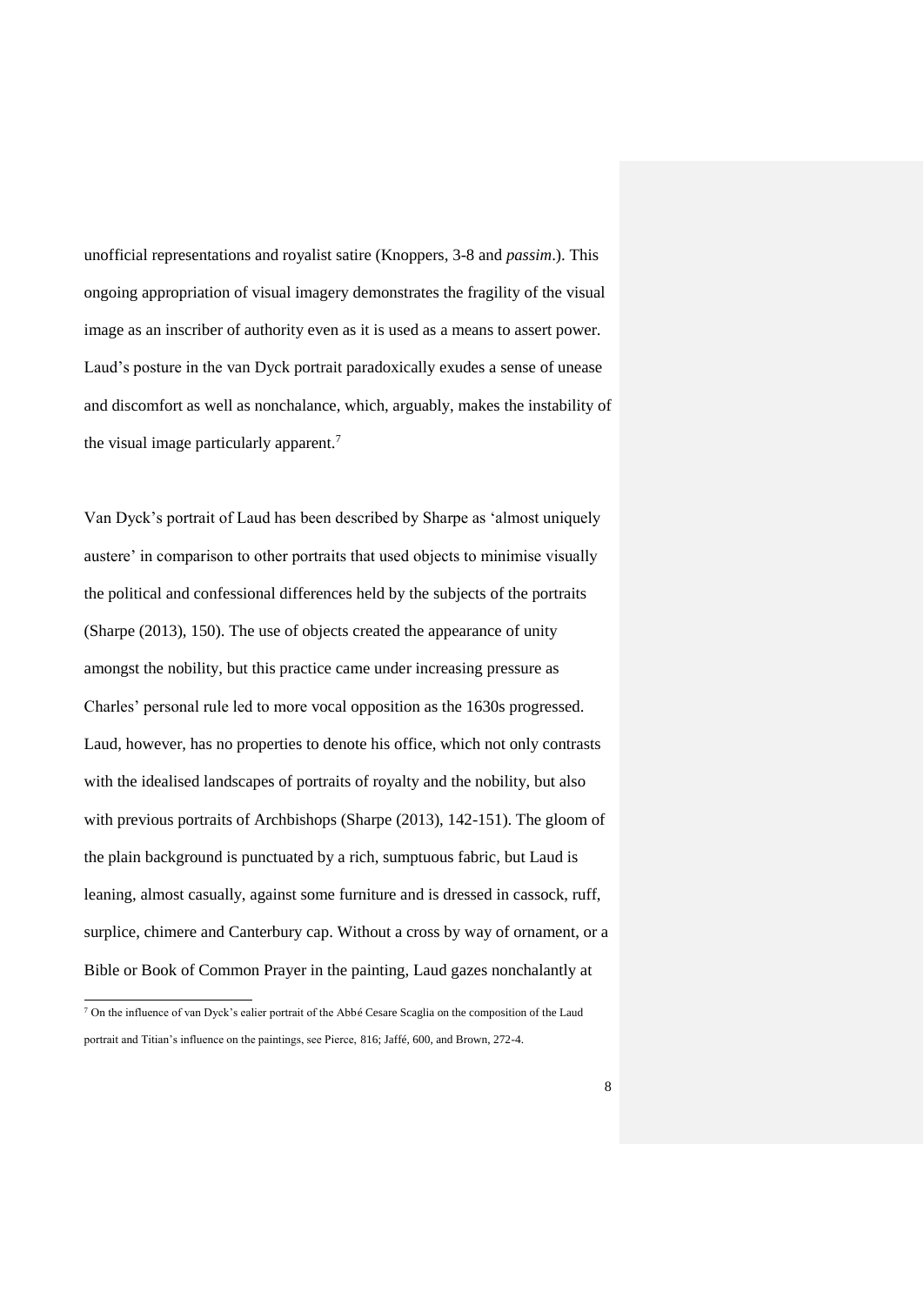the viewer. In previous portraits of Archbishops in the reformed English Church, the properties of piety were prominent; most noticeably, prayer books and bibles were often clutched by the Archbishop sitting for the portrait, emphasising the importance of *sola scriptura* to the Protestant tradition. However, in the van Dyck portrait, clothing becomes the one means by which Laud's worldly position is asserted (Pierce, 815-16). This demonstrates how religious office within the Laudian Church was bound up with garments.<sup>8</sup>

Van Dyck's visual representation of Laud thus places the authority of the Church on the Archbishop of Canterbury through his apparently austere clothing. However, for those in opposition to Laud's reforms in Church worship, ecclesiastical costume – perhaps particularly the more ornate vestments worn during church services – became representative of what they perceived to be the corrupt ceremonial practices of the Church of England.<sup>9</sup> In a text that was reissued in 1637, the Chaplain to Archbishop Cramner and Marian exile, Thomas Becon attacked 'Masse-mongers' (sigs. A5r-v). Becon also condemned the 'fooles cat [*sic*.] which is called a Vestment, lacking nothing but a coxcomb', partly because of how vestments were decorated:

 $\overline{a}$ 

**Commented [RW1]:** Figure 1 somewhere near here.

<sup>8</sup> Bevan Zlatar has explored in detail Elizabethan criticism of religious 'uniform' and its perceived connection to popery (chapter 6). For a study on the centrality of clothing to early modern culture, see Stallybrass and Jones. <sup>9</sup> Kirby has drawn attention the importance of the political theology of Heinrich Bullinger and Peter Martyr Vermigli to the Vestiarian controversy in England (chapter 5).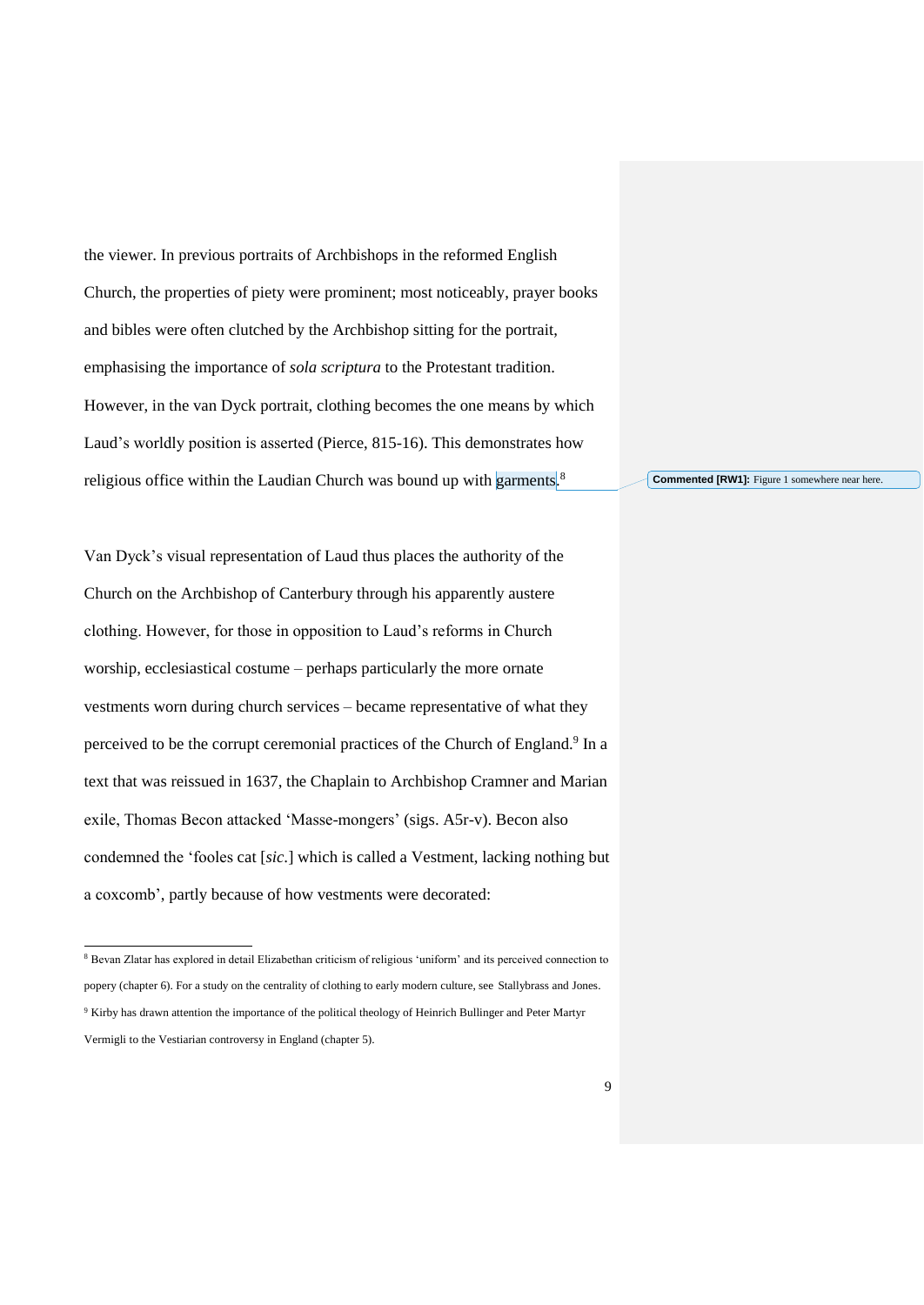Some have Angels, some the blasphemous Image of the Trinity, some flowers, some Pecocks, some Owles, some cats, some dogs, some hares, some one thing, some another, and some nothing at all but a crosse upon the backe to fray away spirits (sigs. C12v-D1r).

The reissuing of his attack on the mass in 1637 demonstrates how spiritual and ideological tensions did not disappear as the ecclesiology and the liturgy of the Elizabethan Church Settlement gained acceptance. Instead, these disputes reemerged in the 1630s (Collinson; Morrissey). By reprinting Becon's text in 1637 when Laudian reforms were the subject of increasing criticism for their apparently papal-leanings, the visual imagery of Laudian Church worship is implicitly drawn into Becon's criticisms. As Antoinina Bevan Zlatar has noted, for Elizabethan reformists, even the apparently austere cap and surplice was construed as the 'popes liuerie', especially when compared to the plain black cassock worn by continental Protestant clergy: in this interpretation of eccelesiastical costume, episcopes in the Church of England become almost indistinguishable from Roman bishops (esp. 134-150). In this wider context, Laud's portrait is no longer representative of a plain style and a mind focussed upon spiritual affairs: it instead becomes a site of discord.

Cheap Print and Visual Protest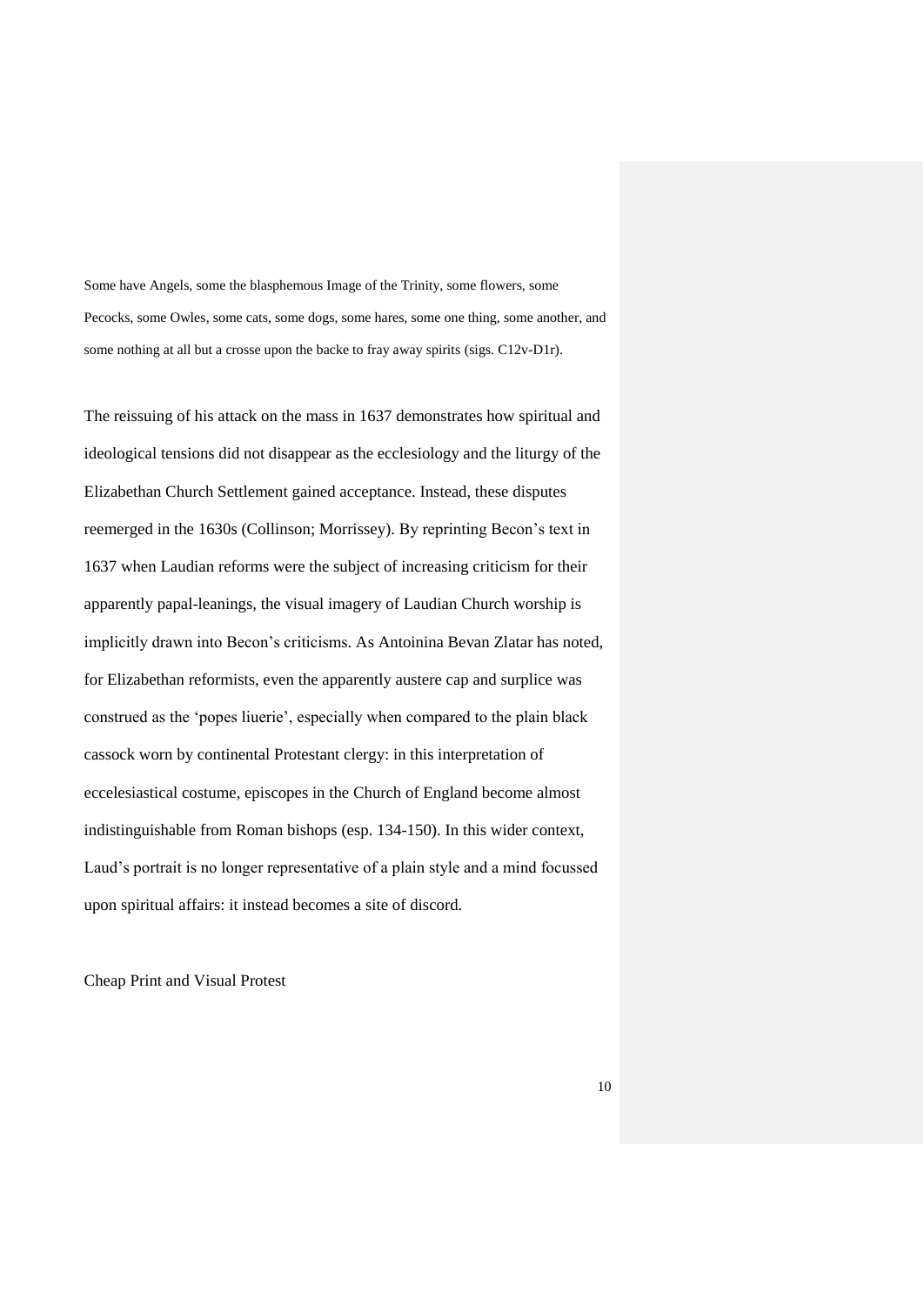Anti-Laudian pamphlets replicated van Dyck's image, and in so doing reascribed its meaning from being an assertion of authority to weakening that authority through the use of satire, invective and parody. Some texts took the basic poise of the primate and embellished it. For example, one woodcut that appears on the pamphlet *Rome for Canterbury* and also on the ballad *Canterburies Conscience Convicted* (both dated 1641; figures 2 and 3) uses the image as a way to assert Laud's alleged papal pretensions. The texts purport to be a true narrative of the rise and fall of Laud, the circumstances of his life and his imprisonment in the Tower of London for treason. In the woodcut, we are presented with the image of Laud wearing a Canterbury cap. However, he is no longer able to lean on the table next to him as a bishop's mitre has been placed on it. In the background, the curtain has been replaced by two cityscapes connected by a wide but crooked road. Two men ride on horseback from Canterbury to Rome. Here, the bishop's mitre is presented as both a symbol of Catholicism and a prized object owned by Laud. The ready and easy way between Canterbury and Rome becomes a means by which Laud's reforms in Church worship are thus presented as leading to a reconciliation between England and Rome and the restoration of Catholicism as the legitimate mode of Christianity in the British Isles.

**Commented [RW2]:** Figures 2 and 3 somewhere near here.

The woodcut was used again in 1643 in *The Copy of the Petition* (figure 4). Although the woodcut has had the words 'Canterbury' and 'Rome' removed,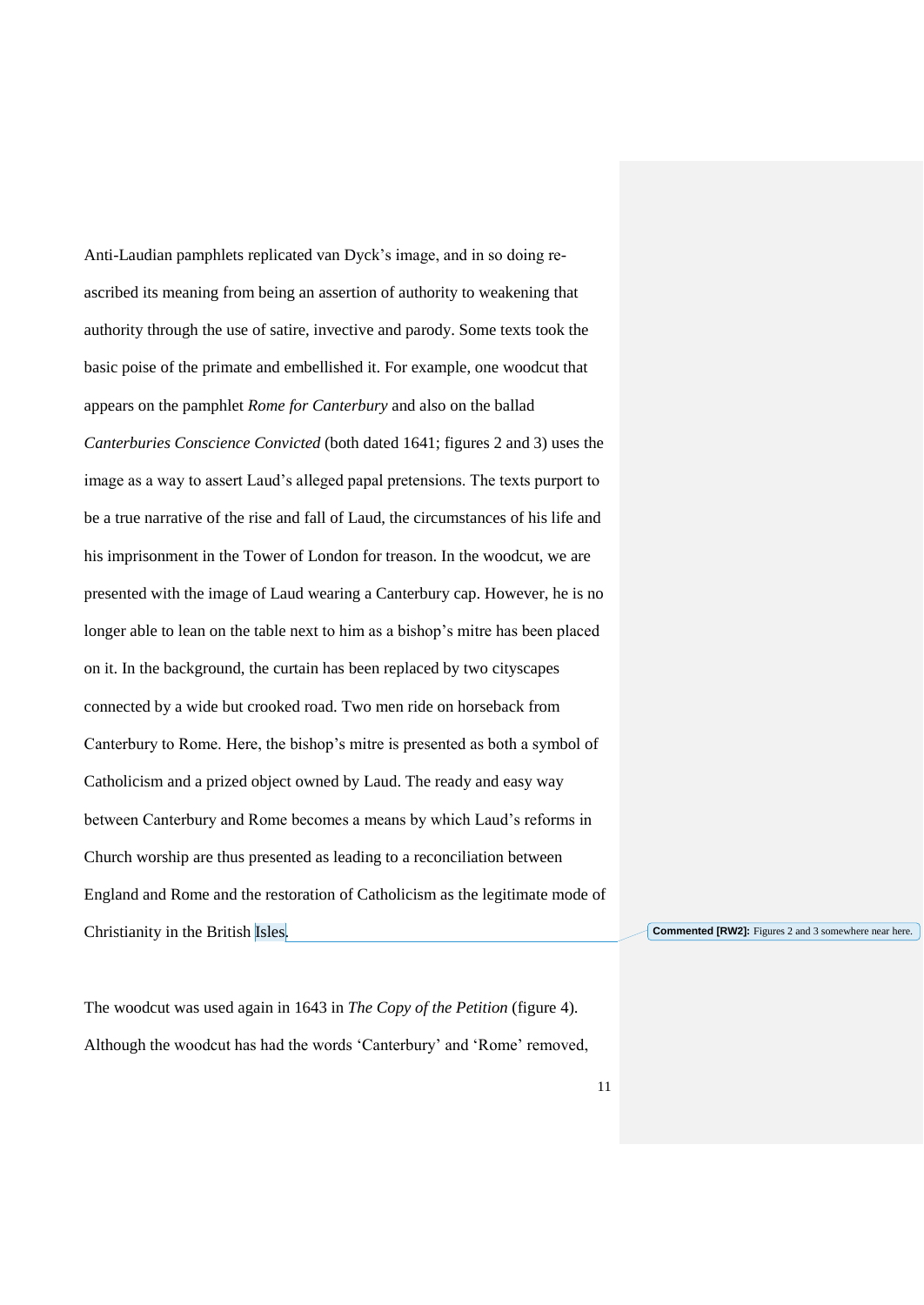the text develops the theme of Laud seeking greater accommodation with Rome. This time, however, it is asserted that the motive is to make the Church of England more palatable to Charles I's Catholic wife, Henrietta Maria, and to persuade her to convert. Monarchy is thus brought into dialogue with Laudian reforms to present Church and State as working against the religious interests of a Protestant people.

Van Dyck's image became a template that was redefined and embellished by Laud's detractors repeatedly in the months following his impeachment. However, the very lack of ornamentation in van Dyck's portrait and Laud's appearance in his robes of office ascribes a very particular kind of authority; an authority located within the physical body of the Archbishop and inherited through an unbroken line that extends back to Christ. When Laud was appointed Archbishop of Canterbury in 1633, he and his associate clergy looked to *jure divino* theories as a means of asserting episcopal authority. Rather than deriving their authority from the magistracy and royal supremacy as Erastianism asserted, *jure divino* theories claimed that bishops were established through apostolic inheritance (Harmes, 175-6). These theories were relatively uncontroversial in the early Stuart Church, but Laud's reformist programme went further (Tyacke in Fincham, 57-8). Laud's reforms focussed upon doctrine and worship, looking to Elizabethan precedent to return the Church to its 'first Reformation' (Fincham in Fincham, 77). This placed pressure on *jure divino* 

**Commented [RW3]:** Figure 4 somewhere near here.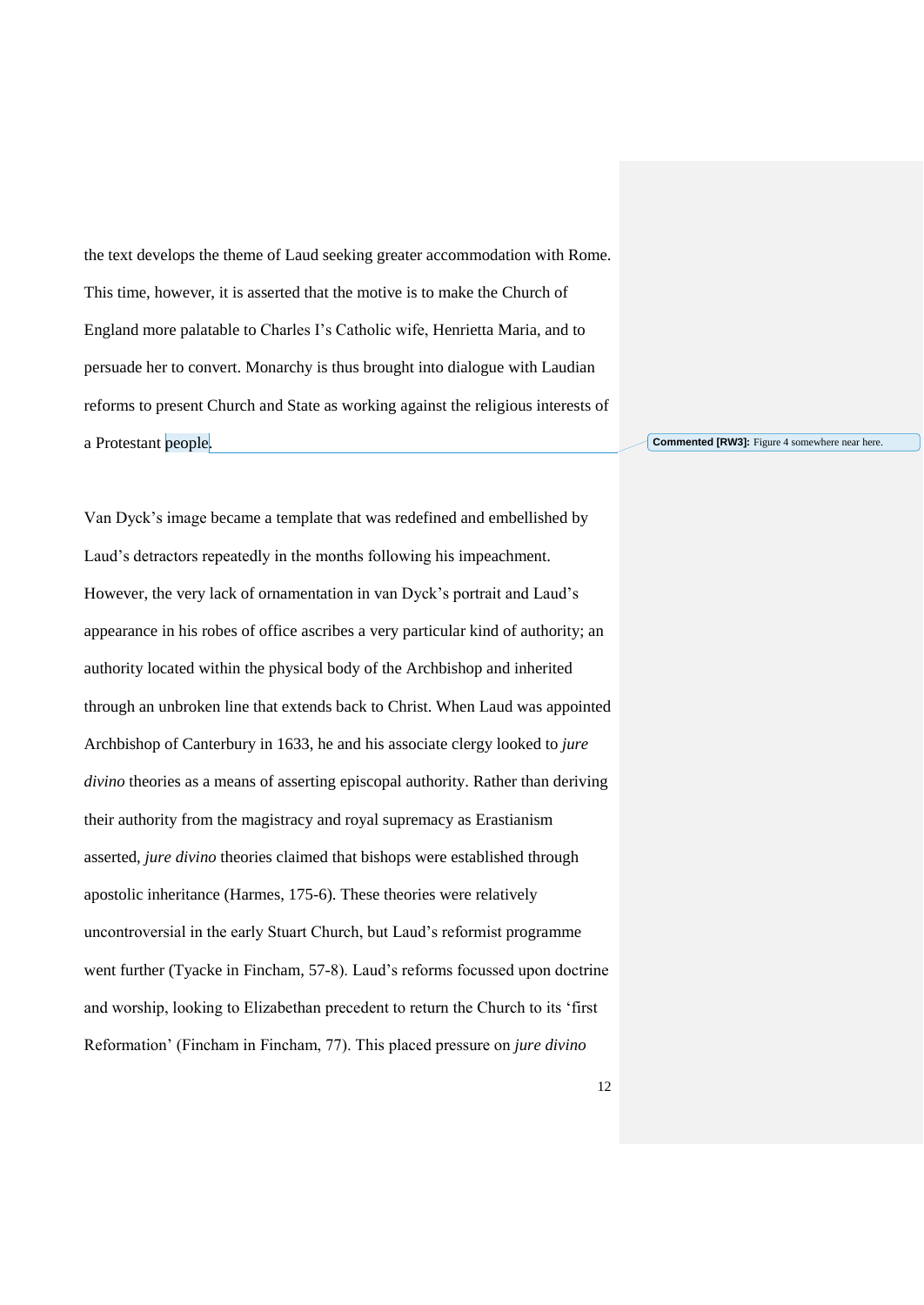theories: apostolic succession, with its appeal to history and lineage, was not without its problems. In parliamentary debates in 1640, both those sympathetic to the episcopacy and its detractors observed that appealing to apostolic antiquity presented the bishops in ways that might be construed as popish (Harmes, 181-82). These parallels were even more apparent in anti-Laudian pamphlets in the early 1640s, like *Canterburie His Change of Diot*, the text to which I would now like to return.

Sensing Bodies and Spiritual Emotion

The pamphlet opens with Laud negatively commenting on the meal he is to share with a doctor, a divine, and a lawyer. After he dismisses the dishes in favour of some nourishment 'after the Italian fashion' (sig. A2v), Laud's band of fully-armed bishops enter and assist Laud in relieving the divine, the lawyer and the doctor of their ears. Dismembering combines with cannibalism as Laud awaits the ears to be prepared for his consumption. This cannibalistic feast represents mutilation of both the physical bodies of a divine, a doctor and a lawyer and the offices that they represent. Laud's reforms in Church worship lead to the divine's ears becoming muffled, thereby preventing the Word of God from being received clearly through oratory. This might allude to a frequent complaint amongst the godly that Laud controlled preaching, the number of sermons that could be heard in a week, the length of the sermon and its content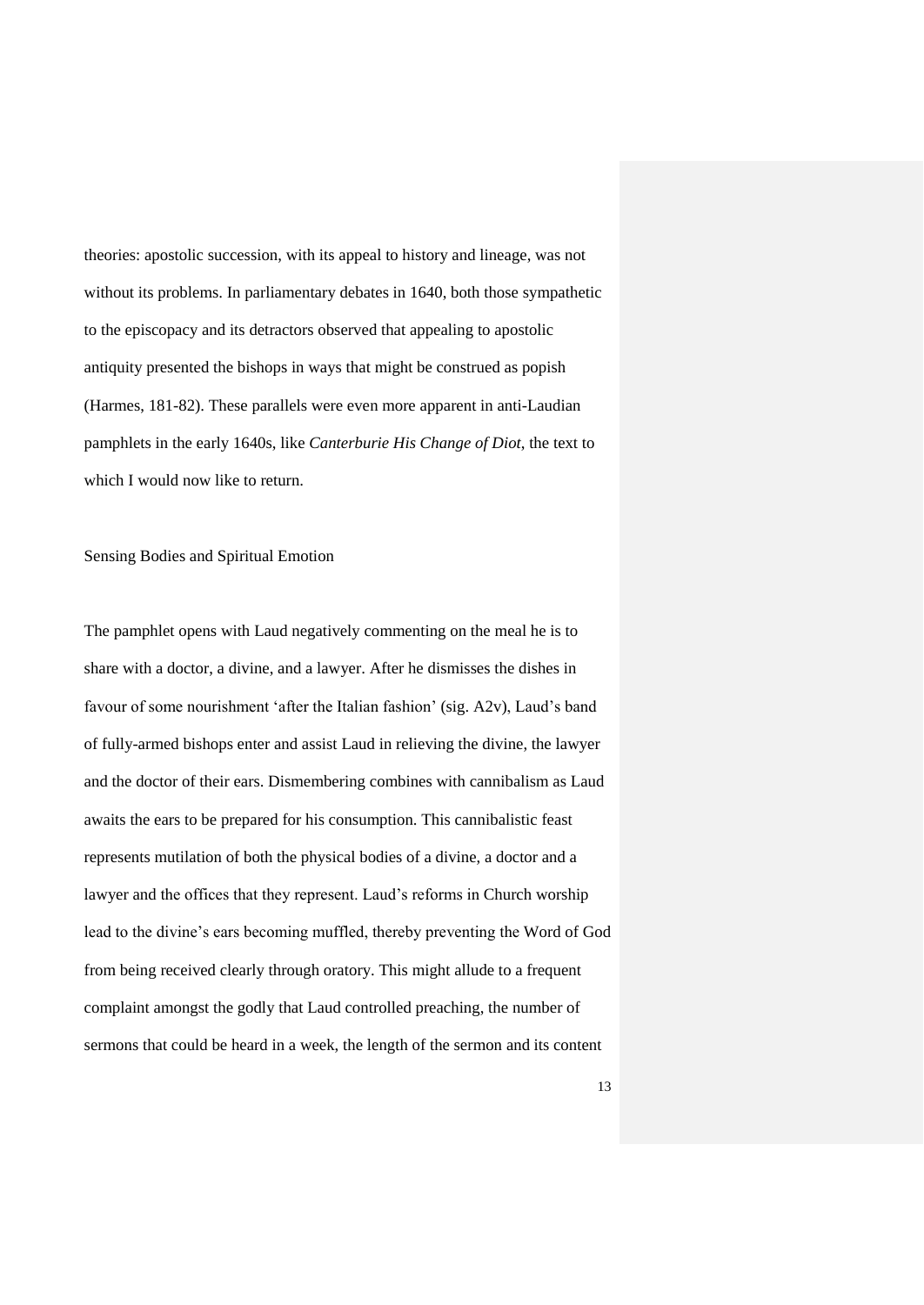(Woolrych, 76-83). Unable to elaborate upon scripture and provide their own glosses, the godly lamented that they could not adequately serve their flocks.

Whereas Harris has queried whether there was a 'Jacobean consensus', Anthony Milton has argued that the Jacobean ecclesiastical consensus was an efficient, if conflicting, compromise between different theological traditions, which came under pressure from Laudian reforms (Milton in Fincham, 188). In this configuration, it was not so much the Church of Rome, but Papal religion as initiated by the Council of Trent (1545-63) that was deemed corrupt: rather than dismissing the Roman Church, the Church of England returned the Church to its pre-Council of Trent status (Milton in Fincham, 194-7). Despite looking to Elizabethan precedent, Laudian reforms effectively marginalised some tenets of the Elizabethan Settlement and attacked Jacobean sermon culture.

As Peter Lake has demonstrated, Laud's control of preaching refocused worship towards liturgy and ceremony. As noted previously, the very fabric of the church reorientated the godly to worship God with soul and body (Lake in Fincham, 165). For Laud, the divine Word, coupled with divine presence amplified through the visual culture of the church was paramount: prayer and preaching prepared people for the sacraments and the sermon played a lesser role in devotion (Lake in Fincham, 170). This desire to curb the cult of the sermon was not well-received by the godly, who believed the sermon was the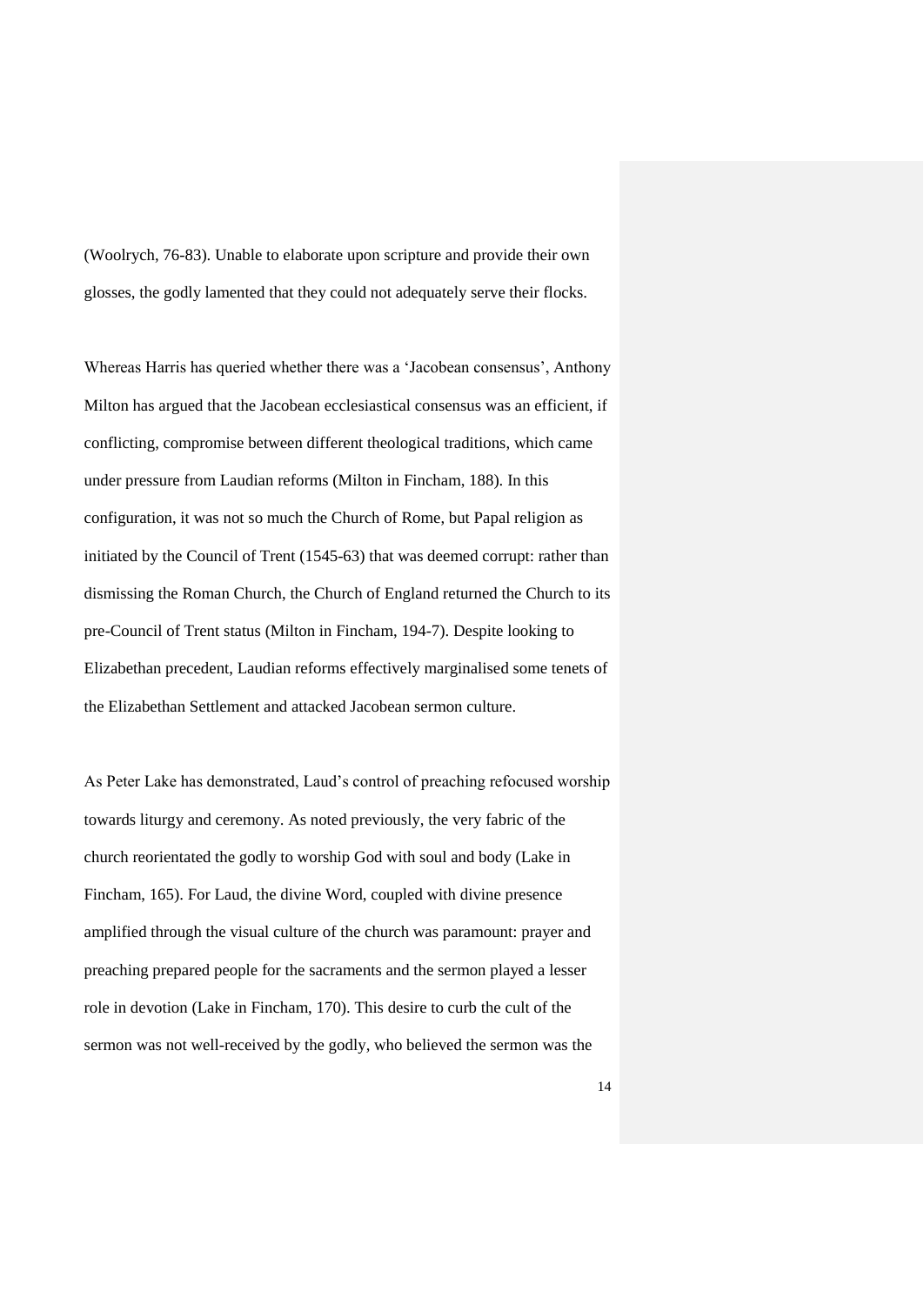most important part of the service. The cropping of ears in *Canteburie his Change of Diot* thus connects to debates regarding the status of sermons and how to listen to Scripture. This cropping of ears metaphorically enacts the cropping of sermon culture; disfiguring hearing prevents the body of the believer from receiving spiritual nourishment through listening to the service. Yet, in a period where many could not read and so had access to scripture through listening to texts being read aloud to them, muffling the sense of hearing would also prove a serious impediment to receiving the divine Word.<sup>10</sup>

Laud's reforms in Church worship are thus presented as mutilating divine office, but he is also presented as corrupting medicine and the law. These references had very specific cultural resonances in the early 1640s, which connect to the trial of William Prynne, Henry Burton and John Bastwick in 1637. The trial and the offences that led to it centre around the importance of print as a platform from which to articulate and perform discontent and voice political protest. In 1637, the three men were accused of 'Writing and publishing seditious, schismatical and libellous Books against the Hierarchy' (Rushworth, sig. T1r). These texts attacked the role of Bishops within the Church of England, claiming that they operated beyond their divine jurisdiction and were a threat to the royal prerogative. Although the three presented themselves as defenders of Church and State against the arbitrary governance of  $\overline{a}$ 

<sup>10</sup> Hunt's groundbreaking scholarship on sermon culture stresses its aural/oral nature.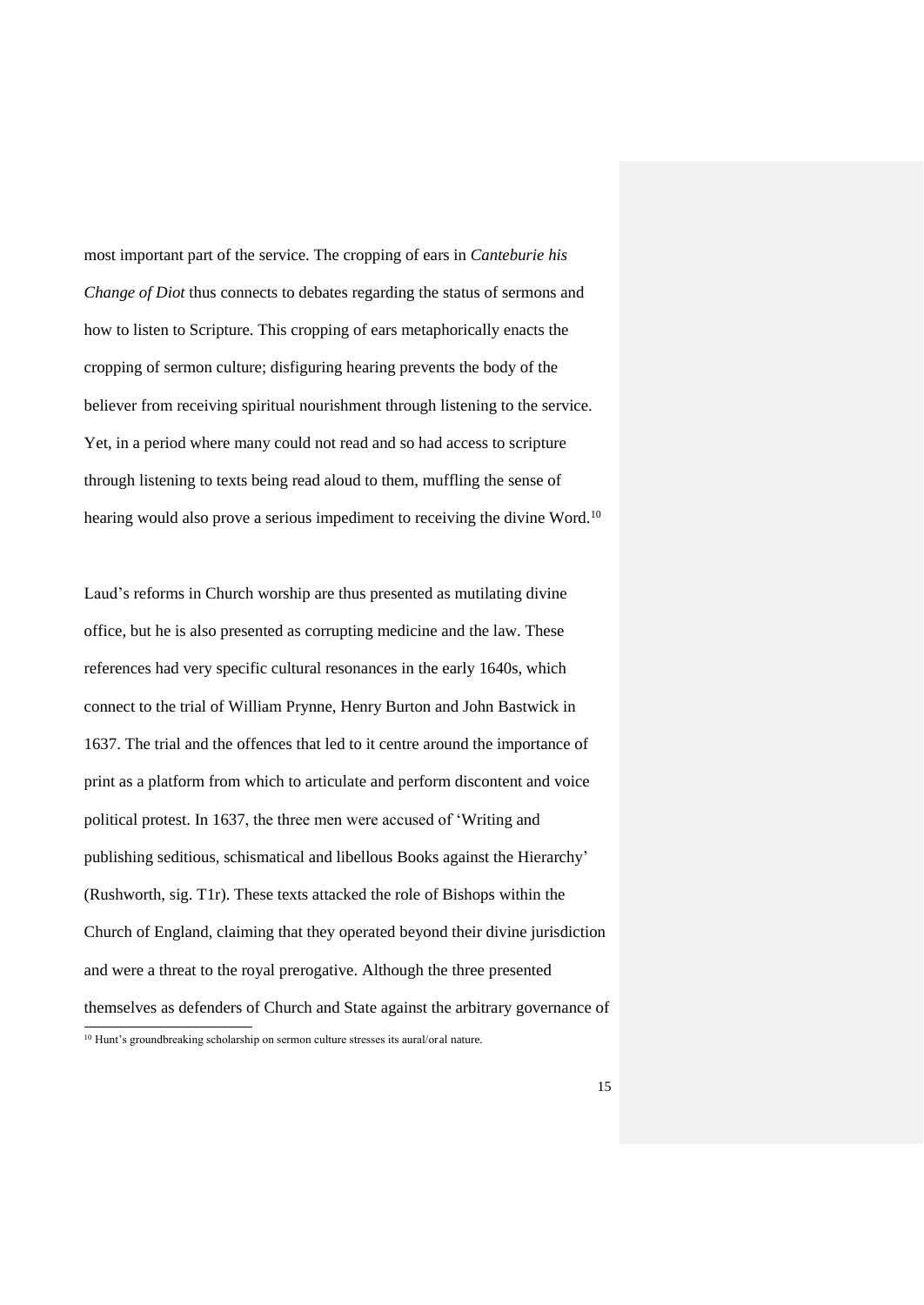the Bishops, the very attack on ecclesiastical authority was received as a potential threat to the authority of the king. After a protracted court case in the Star Chamber, the trio were duly found guilty, fined £5000 each and sentenced to life imprisonment. They were also to have their ears cropped. Prynne, who had already had his ears lightly cropped, been banned from practising law, and sentenced to life imprisonment following a previous libel conviction, had his ears cropped further and SL ('seditious libeller') branded onto his cheeks (Rushworth, sigs. T1r-V3v; Woolrych, 81). Prynne's body in particular thus became a statement of punitive justice: word and image conjoin by inscribing letters upon the mutilated body to present a physical memento of both crime and punishment. The three launched a spirited defence, and, at the pillory, vigorously contested the severity of the punishment meted out to them. The brutality of the punishment, coupled with accounts of the ineptitude of the hangman leading to greater violence against the bodies of the condemned, fostered public sympathy for the men. $^{11}$ 

In 1641, the Star Chamber was abolished, and with it press censorship collapsed. <sup>12</sup> It was therefore possible to publish seditious texts and attention was refocused on Prynne, Bastwick and Burton. As Joad Raymond has observed, at their trial, the trio made much of the wrongs of Caroline censorship (Raymond,

<sup>11</sup> For a contemporary account, see Rushworth*.* vol. II, sigs. V3r-V3v

<sup>&</sup>lt;sup>12</sup> Even though censorship effectively collapsed, many of these pamphlets were printed by anonymous publishers, or under psuedonyms such as 'the Man in the Moon'. For a thorough exploration of early modern pamphlet cultures, see Raymond.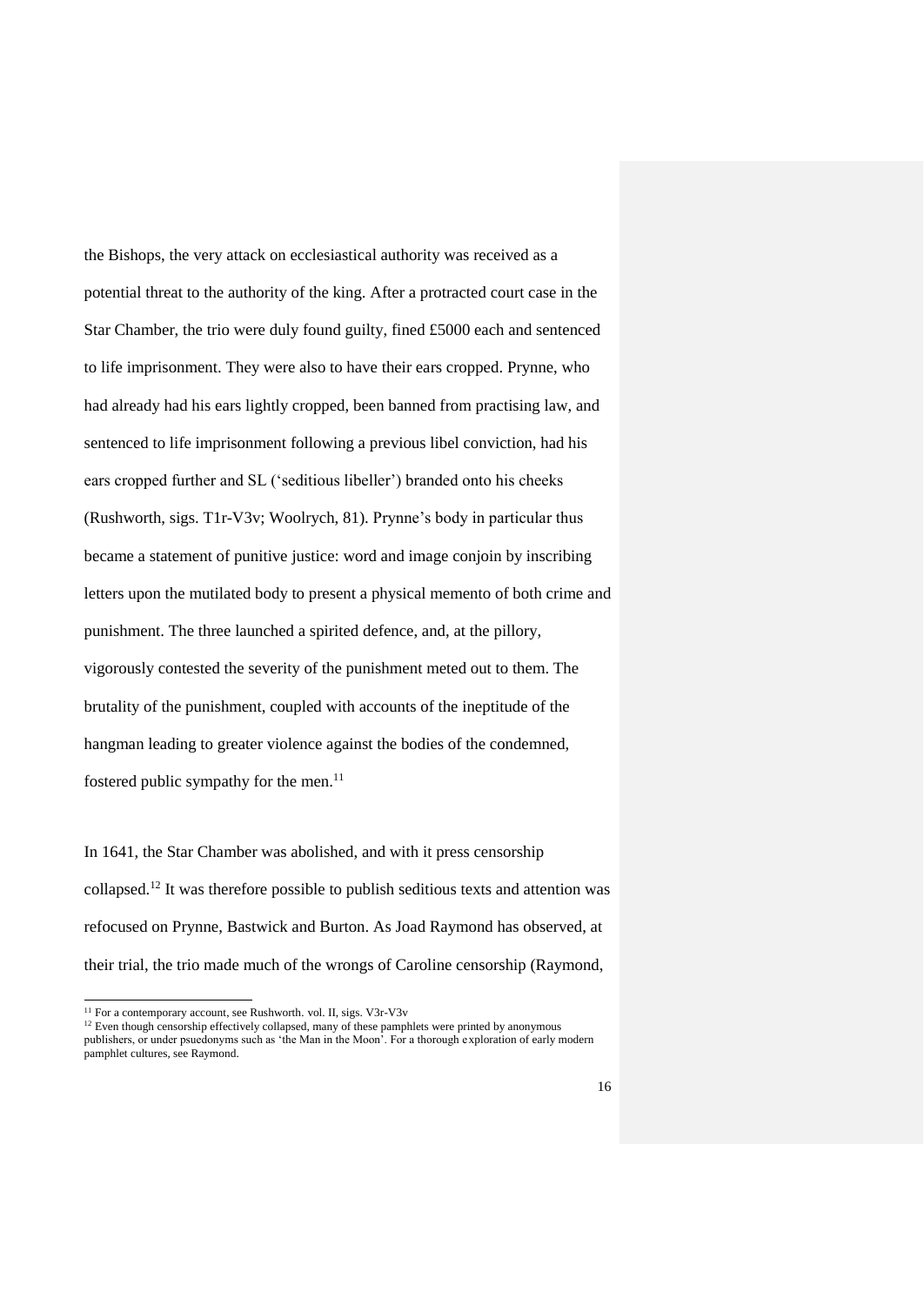189). However, they also alluded to their professions: at the pillory, Prynne allegedly stated that 'no degree or profession was exempted from [… Laud's] malice; here is a divine for the soul, a physician for the body, and a lawyer for the estates' (Rushworth, vol. II, sig. V3r). The focus is upon the men's professions – Prynne the lawyer, Burton the divine and Bastwick the physician – and the trio are presented as attending to the legal, spiritual and physical ailments of the nation and as being severely punished for their pains. This idea is appropriated in anti-Laudian tracts: by presenting Laud as feasting upon the ears of a divine, a doctor and a lawyer, the author of *Canterburie His Change of Diot* directly invokes remembrance of the 1637 trial. In the play pamphlet, the bishops assisting Laud to relieve the three men of their ears is symbolic of the criticism that Prynne, Burton and Bastwick levied against the episcopacy and how perceived ecclesiastical overreaching infringed upon kingly authority.

However, Laud's eating of the ears also exposes tensions between seventeenth century medical theories and the eating of human flesh. Beginning with the addition of the remains of mummies to cordials and expanding to accommodate ground up bones and the blood of the condemned, human remains were believed to cure a variety of ailments in sixteenth- and seventeenth-century Europe. Working on the premise that like cured like, the vital spirits present in the blood and the ground up remains of other parts of the body were believed to possess healing qualities; corpse medicine was judged to heal by transferring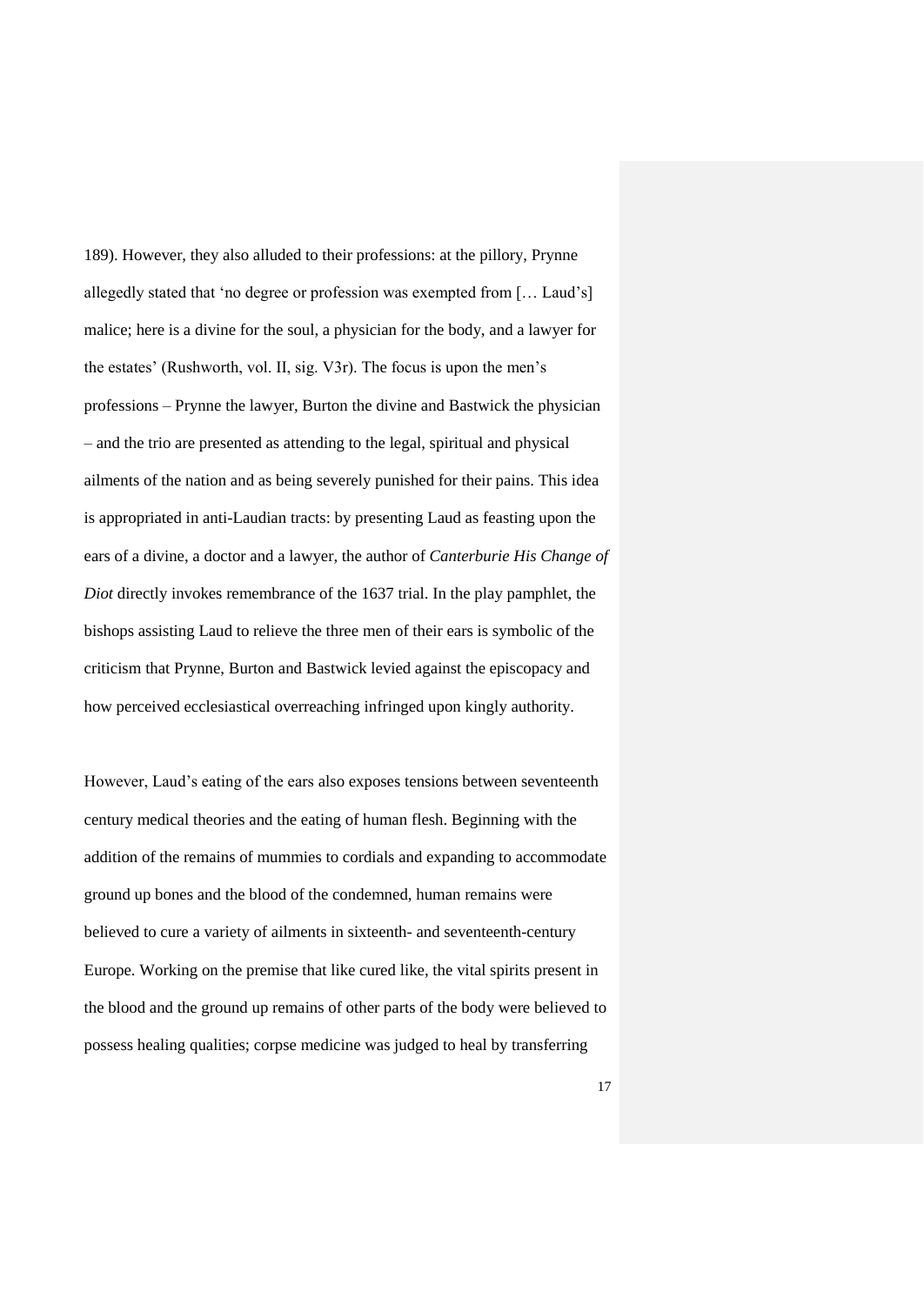the strength of the deceased to the unwell (Noble; Sugg). In eating the ears of a doctor, a divine and a lawyer, Laud gains physical nourishment from medicine, the law and the Church; Laud cannibalises civil, spiritual and anatomical authority and while this may strengthen his body, it weakens the body politic. The act of eating the ears thus becomes emblematic of the perception that Laud seeks power beyond his jurisdiction, and gains it through oppressive measures. The illegality and popish overtones of the action are affirmed by the assertion that the meal is prepared 'after the Italian fashion'. Despite the prevalence of corpse medicine in early modern Europe, cannibalism was viewed with disdain: for Protestant polemicists, it was considered a barbaric act practiced by Catholics through the belief in transubstantiation transforming Holy Communion into the body and blood of Christ (Noble, 95). Consuming human ears thus becomes a means by which Laud is presented as a Catholic: in following 'the Italian fashion', Laud eschews royal supremacy as the basis of episcopal worship and instead ensures that divinity, law and medicine become muffled and deformed.

The specific body parts that the pamphlet highlights are also significant as it focusses upon the sensory organs of the ears and the nose. The second act of the play pamphlet opens with Laud needing to sharpen his knife. A carpenter refuses to sharpen it, lest Laud removes his ears as well and instead he puts Laud's nose to the grindstone. While, in the seventeenth century, the semiotics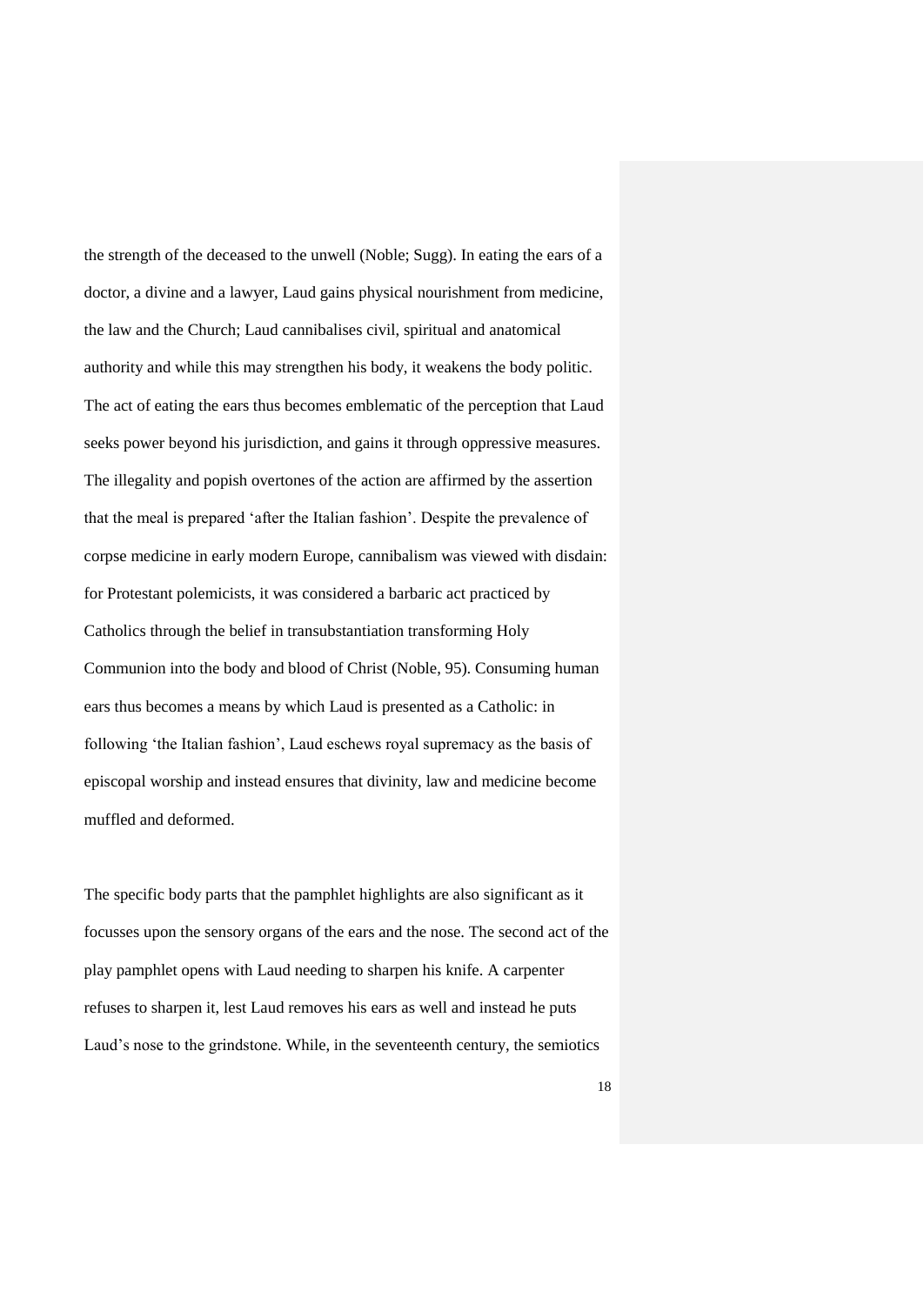of putting the nose to the grindstone have clear political and ecclesiological reonances focussed upon the subversion of authority, here I am most interested in how this image evokes the senses. <sup>13</sup> When Laud laments the carpenter's cruelty, the carpenter asks, 'Were not their eares to them, as pretious as your nostrils can be to you' (sig. A3r). As punishment for mutilating the hearing of his dinner guests, Laud has his sense of smell dulled. This is significant in relation to medieval ideas regarding the senses and religion that continued to hold sway within early modern culture. As Matthew Milner states, although controversial with some reformists, fasting and spiritual exercises were believed to lead to a tighter bond with God through sharpening the senses (Milner (2011) 76, 122-3, 319-21). Giving into the senses could impede spiritual progress, but holding in check sensual appetites and partaking of physical mortification was believed by some to lead to greater unity with God.

In her analysis of Olfaction in the *Life of St Francis of Assisi* by the eleventhcentury Franciscan Friar, St Bonaventure*,* Ann W. Astell draws attention to spiritual and physical sensory activity and how the senses are spiritualised through grace:

<sup>&</sup>lt;sup>13</sup> In *Boanerges: Or the Humble Supplication of the Ministers of Scotland* (1624), Thomas Scott references a now lost woodcut depicting James VI/I putting the Pope's nose to the grindstone (sig. D2r) and the satirical print, *The Protestant Grindstone* (c. 1690) presents William III as putting the Pope's nose to the grindstone (British Museum 1868,0808.3331). Around 1650, satirical images of Charles II with his nose presed to the grindstone by Scottish Presbyterians circulated (Norbrook, 220).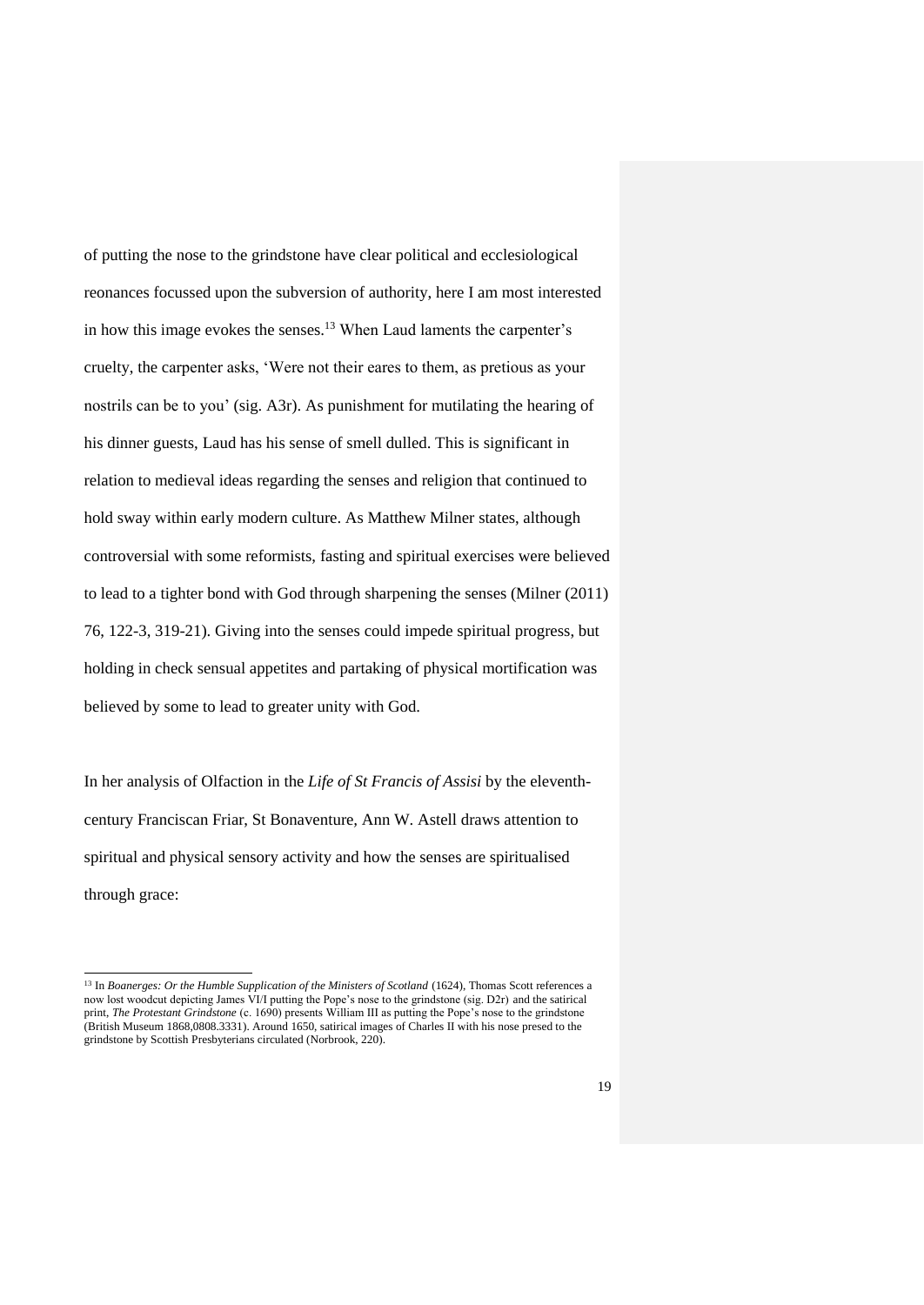Even as all of the corporeal senses of the glorified body are fundamentally and habitually spiritual, touched as they are from within by the soul's constant bliss, its contact with God, so too all the physical senses of the still mortal body can be spiritualized through grace, not habitually, but in individual acts of perception (Astell, 100).

The potential for the senses to be glorified along with the body in the afterlife means that grace may move from the soul and affect the senses: spiritual and physical conjoin. By the early modern period, thoughts regarding human anatomy, mind, body and soul had been redefined, but residues of earlier epistemologies still had currency, perhaps particularly in cheap print. Following Pseudo-Dionysius, some medieval and early modern divines associated the sense of smell with the discernment of good or evil, though the Aristotelian hierarchy of sensory experience ranked touch, smell and taste as baser senses.<sup>14</sup> Invisible yet palpable, olfactory experience could make the individual aware of divine or demonic presence and the ability to discern good and bad smells revealed hidden truths regarding identity, morality and godliness.<sup>15</sup> This is taken up in *The Papists politicke projects discovered. Or a dialogue betwixt crucifix and holy-water* (1641) where bad smells are associated with the breath of Catholic priests. In considering the breath of priests, the crucifix and the holy

<sup>14</sup> Gavrilyuk and Coakley, 8; Ashbrook Harvey esp. 169-80. Milner (2014) has highlighted how Luther and Calvin in particular 'distrusted the senses' (Milner, 91) as they could deceive.

<sup>&</sup>lt;sup>15</sup> Jonathan Gil Harris has shown how bad smells were put to devilish use on the Jacobean stage as the noxious smell of suphur had long been associated with Satan and hell (esp. 476).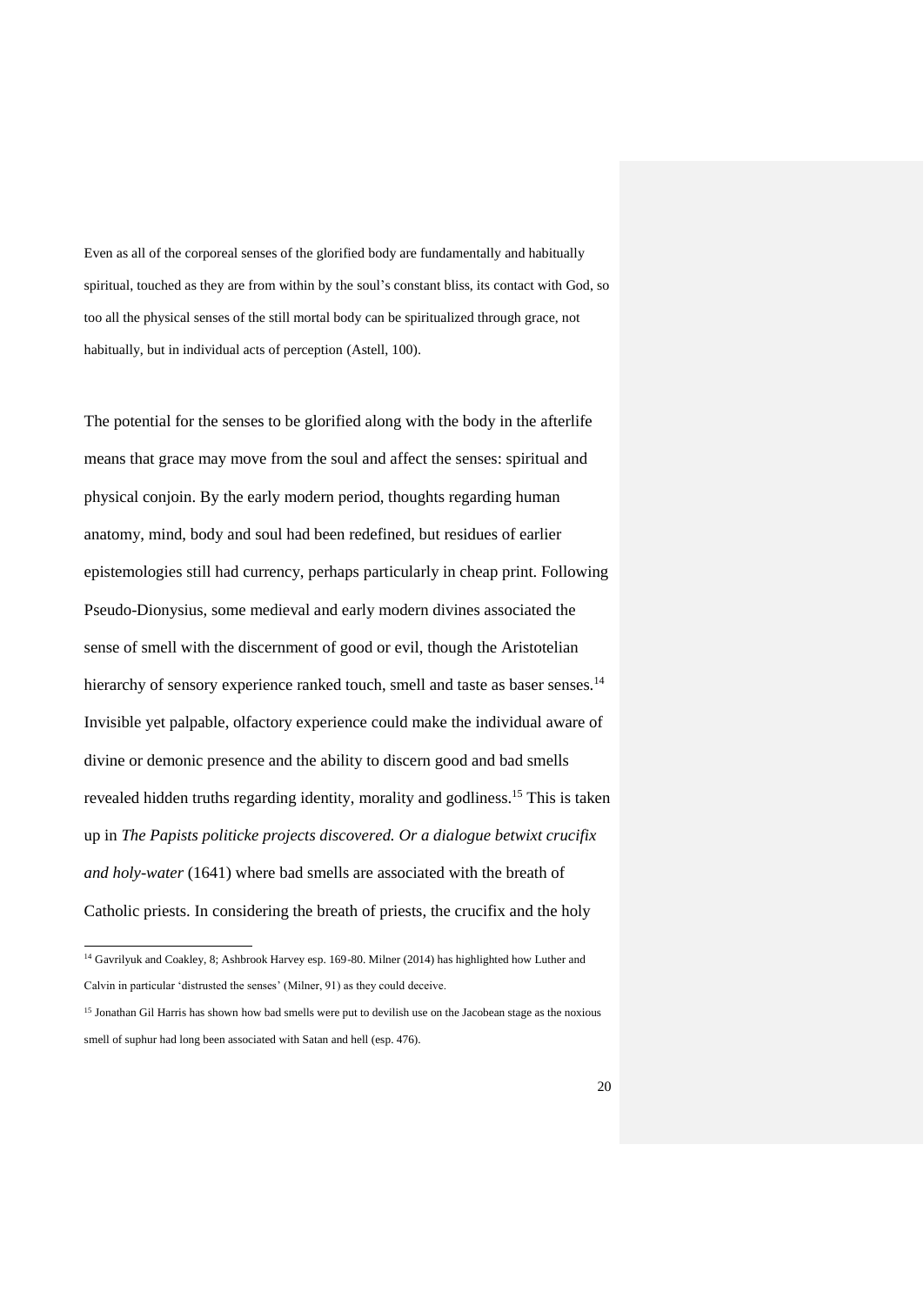water assert that priestly breath is more pestilent than '*anhelitu oris enecant homines*' – the breath that kills humans (sig. A3v).

The brutal physical humour of pushing the primate's nose to the grindstone therefore has wider cultural resonances: in being held responsible for dulling the sense of hearing and the ability of legal, divine and medicinal authority to receive God's word, Laud has transgressed the boundaries of his political and ecclesiastical authority. In punishment for this lack of discernment, Laud has his ability to discern sensually dulled and his lack of discernment is made visible. The senses thus become a site of conflict and of conflict resolution through the carpenter restoring order and meting out punishments. Grinding Laud's nose metaphorically dismisses apostolic grounds for endorsing episcopacy and reaffirms the notion that Laud's reforms covertly reintroduce Catholicism. Laud's associates might have appealed to apostolic inheritance to legitimise the role of bishops, but the carpenter as inheritor of Christ's trade denies the episcopacy any such authority. Yet putting Laud's nose to the grindstone also draws attention to Calvinist teachings.

In discussing confession and repentence, Calvin makes the following observation: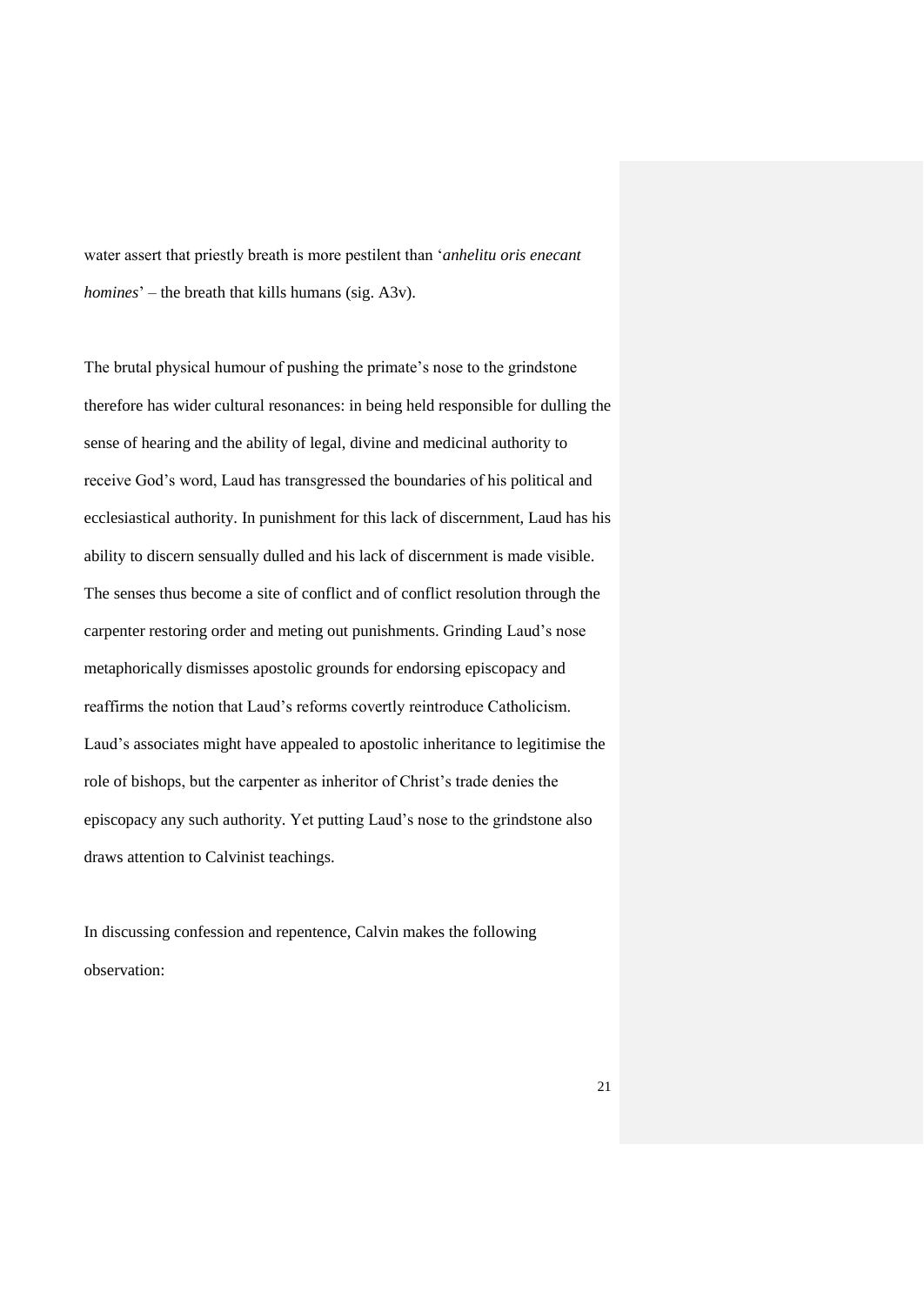For we shall see many that will neuer sticke to say that God hath done rightly in punishing them & that their faults are as grieuous and grosse as any mens: but yet they will fall to their old byasse againe straight wayes. If God hold their nozes to the grindstone by some sicknesse or by some other crosse: then they make fayre promises. But assone as Gods hand is withdrawn from them: they shewe plainly how there was nothing but dissimulation in them. Therefore whereas wee are here commaunded to confesse our faults: let vs marke well, that wee must haue the sayd pureness and vprightnesse, which is to condemne the euill, in reconciling our selues vnto God. (sigs. K6r-v)

Whereas Calvin envisages God putting the ungodly's nose to the grindstone as a way to reveal those who truly repent, *Canterburie His Change of Diot* translates the metaphor into a representation of a physical punishment meted out to the false repenter. The play pamphlet ends with Laud's Jesuit confessor binding up his wounds and sprinkling them with holy water. The suggestion that Laud has a Jesuit confessor gestures to complaints that the Jesuits misused confession as a way to interfere in politics (Bireley, 3). Laud is thus presented as enmeshed in a web of political intrigue and further distanced from apostolic tradition through having dealings with the Jesuits. To show both Laud and his Jesuit confessor as having erred, in the final act, we witness the carpenter putting Laud and the confessor into a birdcage.

Locking Laud in a birdcage distances Laud from the reformed Church through allusion to devotional practice and to emblems. In 1635, Francis Quarles's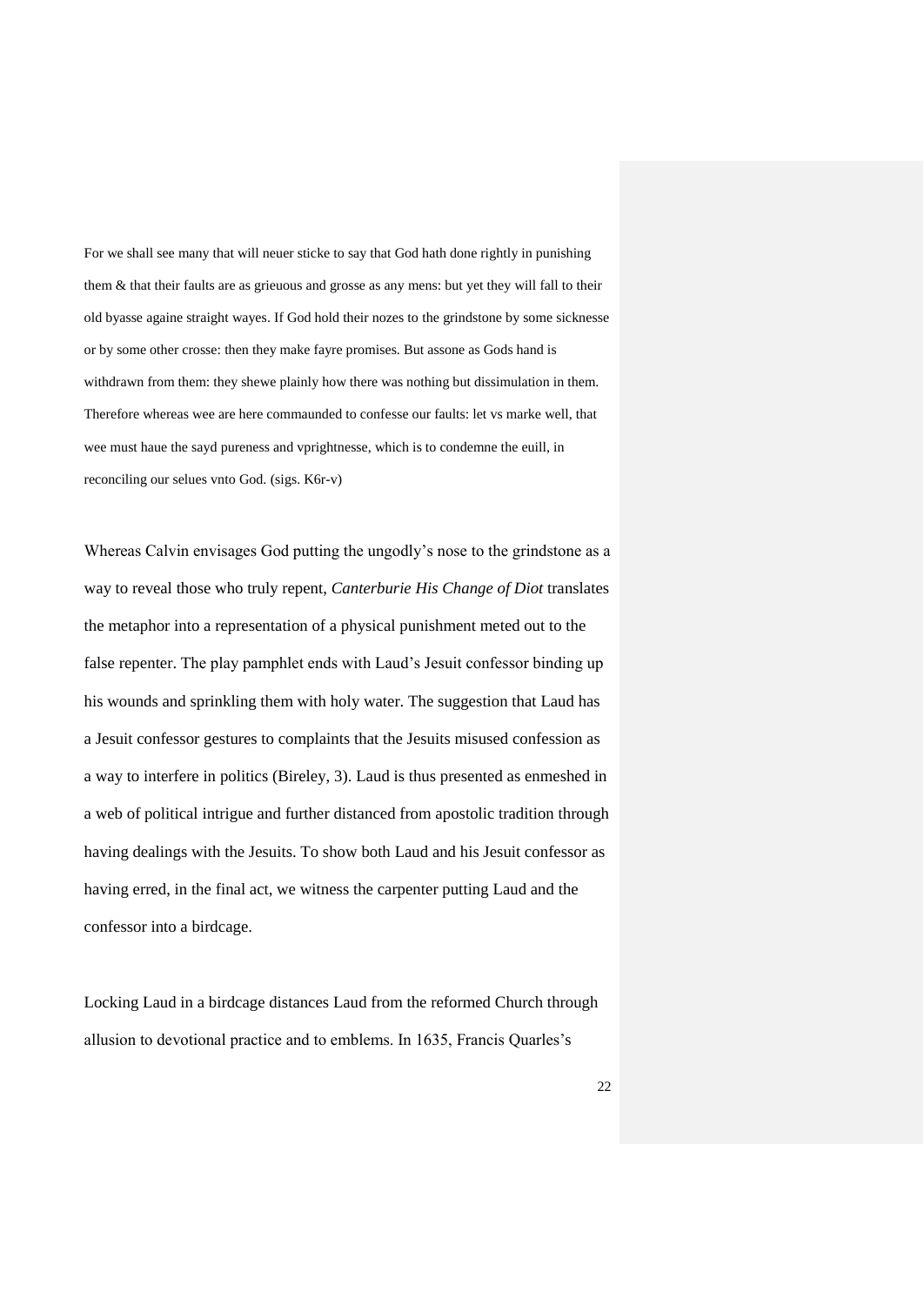*Emblemes* were printed. This text would prove extrememely popular; it went into multiple editions and even influenced domestic interiors (Adlington, Hamling and Griffith, 541; Horden). If we consider *Canterburie His Change of Diot* in relation to Quarles's text, we see that the woodcuts in the play pamphlet not only enact and illustrate the drama presented in the text, but also gesture towards the morally didactic quality of emblems: by reading word and image together, the reader of the play pamphlet is presented with a narrative of just punishment for transgression. However, Quarles's text also draws attention to the varying qualities of love through using the imagery of the birdcage.

Emblem IV in Book II (figure 5) of Quarles's text presents Divine Love as entreating the soul to be free from the follies of the material world; these follies are symbolised by Human Love being chained to a ball and smoking a pipe. The inscription reads, 'Quam grave servitium est, quod levis esca parit' (how heavy slavery is that light food [tobacco] can cause), pointing to smoking as a marker of earthly vice that prevents grace.<sup>16</sup> Divine Love clutches an open birdcage to symbolise the freedom of faith. By locking Laud in a birdcage, *Canterburie His Change of Diot* suggests that Laud is tied to the material world and cannot be freed from the follies of his crypto-Catholic beliefs. However, Quarles's *Emblemes* was developed from two Jesuit emblem books, *Pia desidera* (1624) and *Typus mundi* (1627); the inter-confessional quality of word and image  $\overline{a}$ 

**Commented [RW4]:** Figure 5 somewhere near here.

<sup>&</sup>lt;sup>16</sup> I am grateful to Matthew Steggle for helping me to translate this inscription.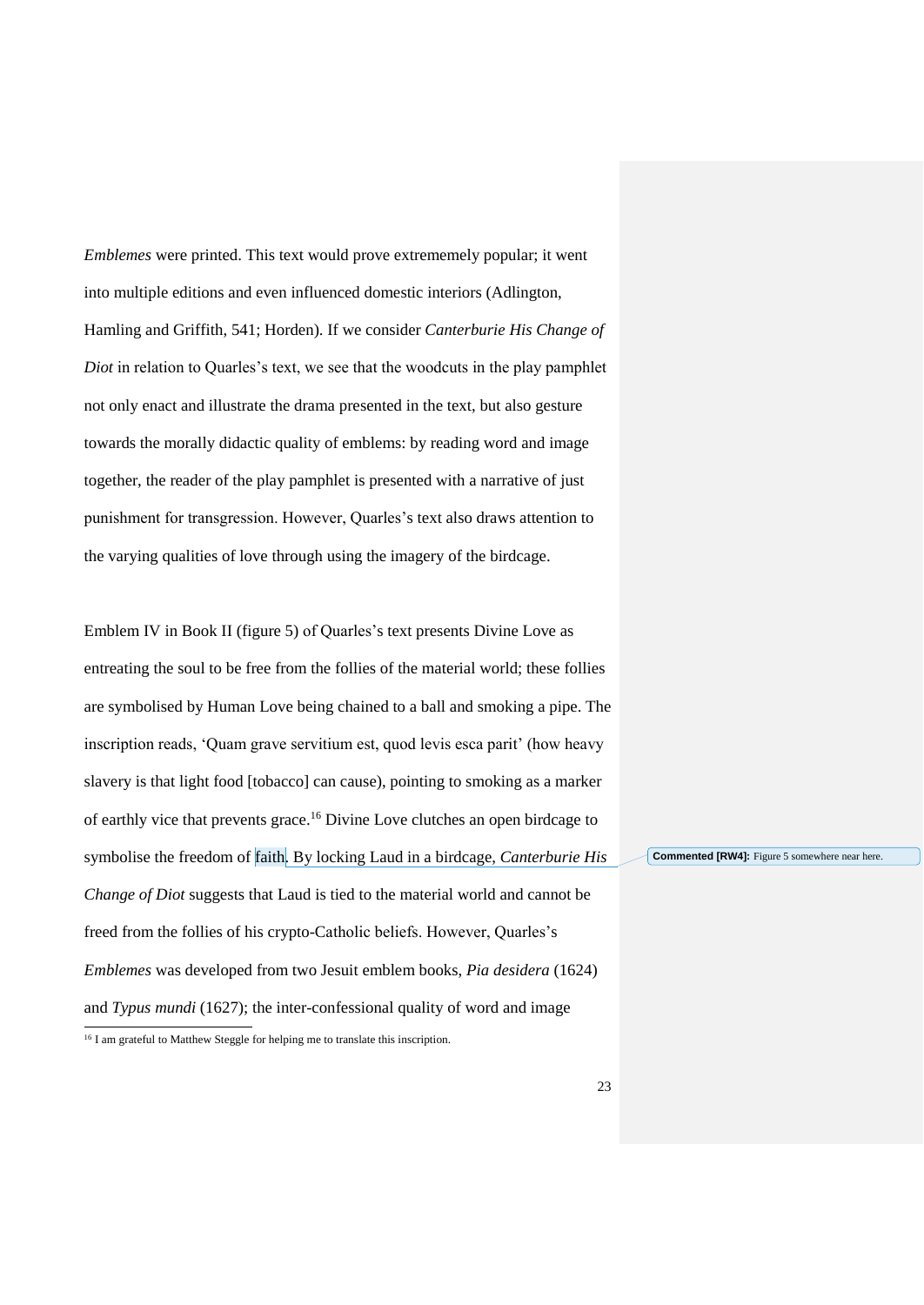combine with the intertextual resonances of these texts that are in circulation at the same time. The symbolism of locking Laud in a birdcage becomes fractured as a consequence of conflicting meanings feeding into the visual imagery: instead, the focus is drawn to the laughing jester who is outside the cage.<sup>17</sup>

The satire in the anti-Laudian pamphlets appears not to be subtle. However, the final scene (in which the king and his jester laugh at the encaged men) becomes a means through which to realign episcopacy and reassert Erastian views of the relationship between Church and State. In 1638, the king's jester, Archie Armstrong, had been dismissed from the court after Laud complained that he had declared in a Westminster tavern that the Archbishop was 'a monk, a rogue and a traitor' (Carlton, 154-5). Drawing from Keith Thomas, Andrea Shannon notes that the fool partly served a medicinal purpose in the body politic, using wit to sooth, heal and tell truth to authority: with tensions between the Court and Scotland growing, Armstrong's words meant the fool ceased to perfom this function and instead allowed the wounds within the body politic to fester (esp. 99-101 & 111-112). In this context, the representation of the jester laughing at Laud draws attention to political and eccliesiological disorder. Not only is the jester revenged on Laud, but he also contains the body of Laud: the disruptive

<sup>&</sup>lt;sup>17</sup> Quarles's engagement with Catholic texts was far from unique. Anthony Milton has shown how Protestant divines read Catholic texts and how the early Stuart Church developed a confessional identity that sat somewhere between Geneva and Rome. See Milton (1995).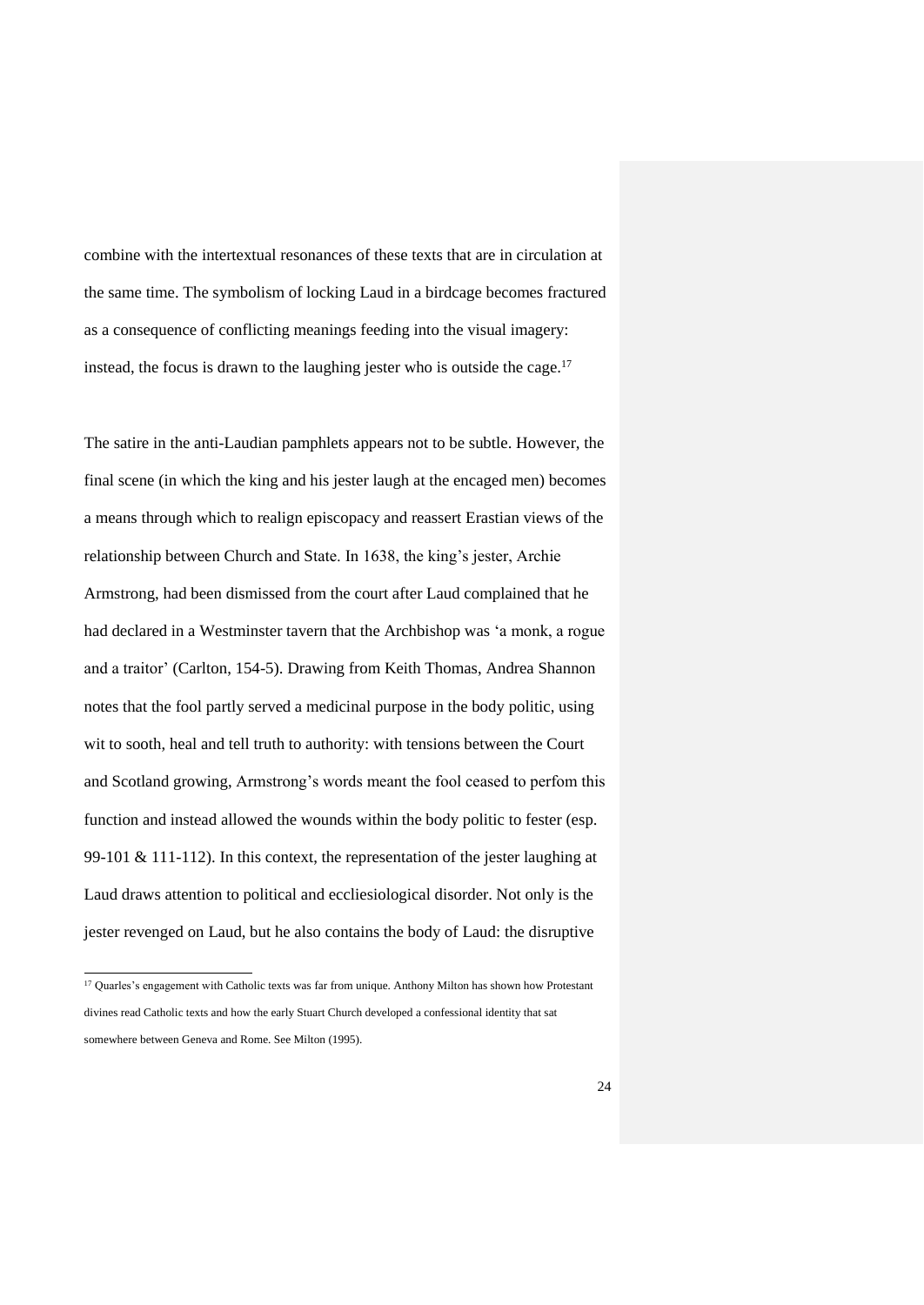force within the body politic is locked away and the king's authority is reinstated. But the very act of laughter also focusses attention on the passions and how laughing is an articulation of emotion.

As Indira Ghose observes, in his *Treatise on Laughter* (1579), Laurent Joubert pinpoints joy and sorrow as being at the root of laughter:

laughable matters give us pleasure and sadness: pleasure in that we find it unworthy of pity … sadness, because all laughable matter comes from ugliness and impropriety: the heart, upset over such unseemliness, and as if feeling pain, shrinks and tightens (Laurent Joubert, *Treatise on Laughter*, 44 and Ghose)

Joubert's view that laughter stems from joy and sadness constricting the heart runs parallel with the sense of physical justice being meted out to Laud. The 'ugly' actions of Laud in eating the ears of a divine, a lawyer and a physician has led to disorder within Church and State that can only be purged through the releasing of passions elicited by laugher. Yet, as Robert Burton, in his *Anatomy of Melancholy* noted, laughter not only cures melancholy, but can induce it if the mirth is sustained beyond the point at which the subject of the satire is aware of their absurdity (Shannon, 111-2). The emotions in the body and in the body politic are thus tenuously balanced and can easily become imbalanced through words. Emotions, then, can inhibit reasoning and expose flawed judgement.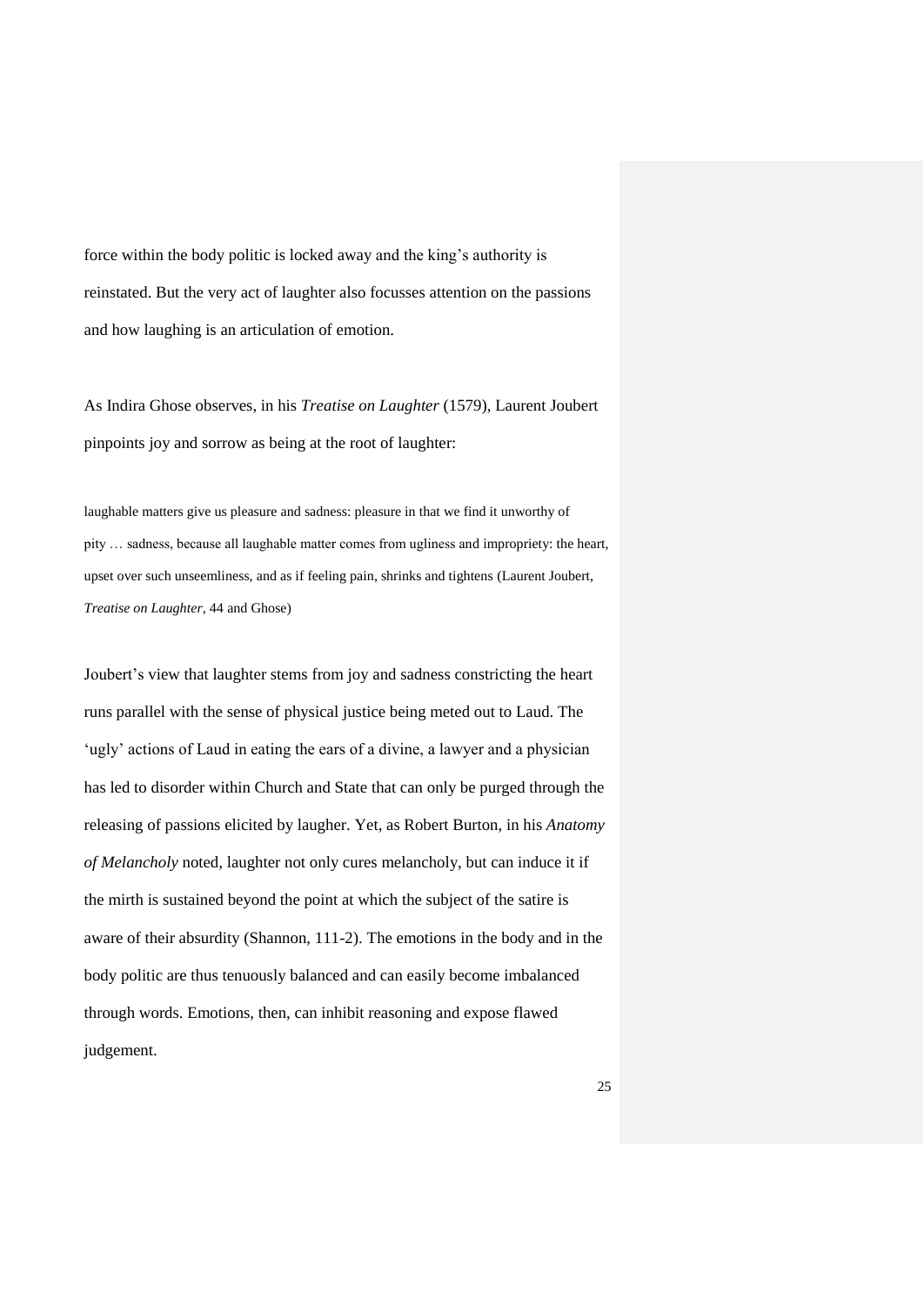For Thomas Hobbes, the emotions can prove obstructive to right reasoning, leading people to act against their own interests, or to bring long-term misfortune upon themselves for short-term gain, or to mistake their passions for right reason (Hobbes, esp. ch. 5). The state of nature, Hobbes asserts, is one of war but this conflict can be mediated by subjects accepting the authority of a sovereign and entering into a covenant whereby they accept the rule of the sovereign. Central to this covenant is trust. Trust is a civic virtue, but strength of passion in the state of nature means that contracts alone cannot succeed as 'the bonds of words are too weak to bridle men's ambition, avarice, anger and other passions without the fear of some coercive power' (Hobbes, 84; see also Baumgold). Only when words and the passions align can a contract be upheld. Trusting the institution of sovereignty – in whatever form it takes –enables a contract of trust and trustworthiness that accommodates everyone. Trust thus becomes a moral and a civic virtue that underpins the passions, enabling beneficent emotions to be nurtured.

Trust, therefore, lies at the heart of an ecology of ethics, but so too does the sovereign. Undermining the institution of sovereignty destroys the generous passions and encourages the breakdown of civil society. In being perceived as overreaching his authority, Laud could be construed as undermining the authority of the king and pushing the kingdoms ever closer to civil war.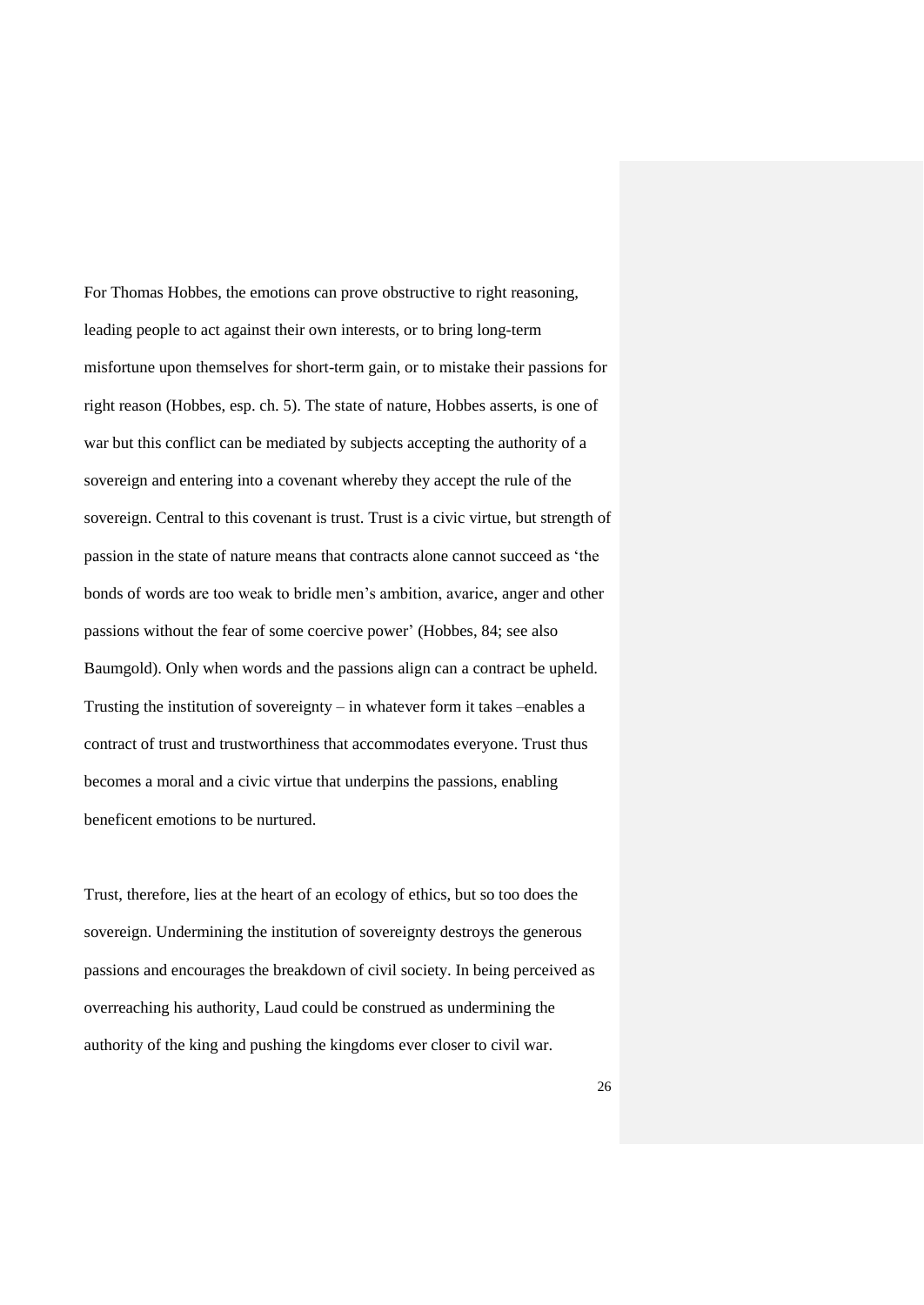Whereas van Dyck ascribed authority onto the monarch's body through portraiture, in *Canterburie His Change of Diot* authority is asserted through laughter; in presenting the king and his jester as laughing at Laud's fate, the bond between the king's two bodies is strengthened. The laughter purges the king's body of an excess of passion, thereby restoring order in the body politic and re-establishing the bond of trust between sovereign and subject.

The Politics of Woodcuts

*Canterburie His Change of Diot* exemplifies a mode of political writing that imagines elaborate and brutal punishments for the beleaguered Archbishop. But the number of woodcuts that adorn this short pamphlet is striking. Taylor Clement has discussed the ways in which woodcuts in cheap print were recycled across texts, becoming 'unstable signifiers' that relied upon the text and other paratexts to be cues to their meaning and interpretation (406 & *passim*). However, in *Canterburie His Change of Diot*, each woodcut specifically addresses an episode in the narrative: the first depicts Laud and his confessor imprisoned in the birdcage, the second represents Laud dining with the lawyer, the doctor and the divine, and the third comprises the carpenter putting Laud's nose to the grindstone (figures 6, 7, 8). The visual image punctuates the words and enables the drama to be enacted on the paper stage. Yet the prominence of the jester in the woodcut on the title page and at the start of act three is

**Commented [RW5]:** Figures 6, 7, & 8 near here.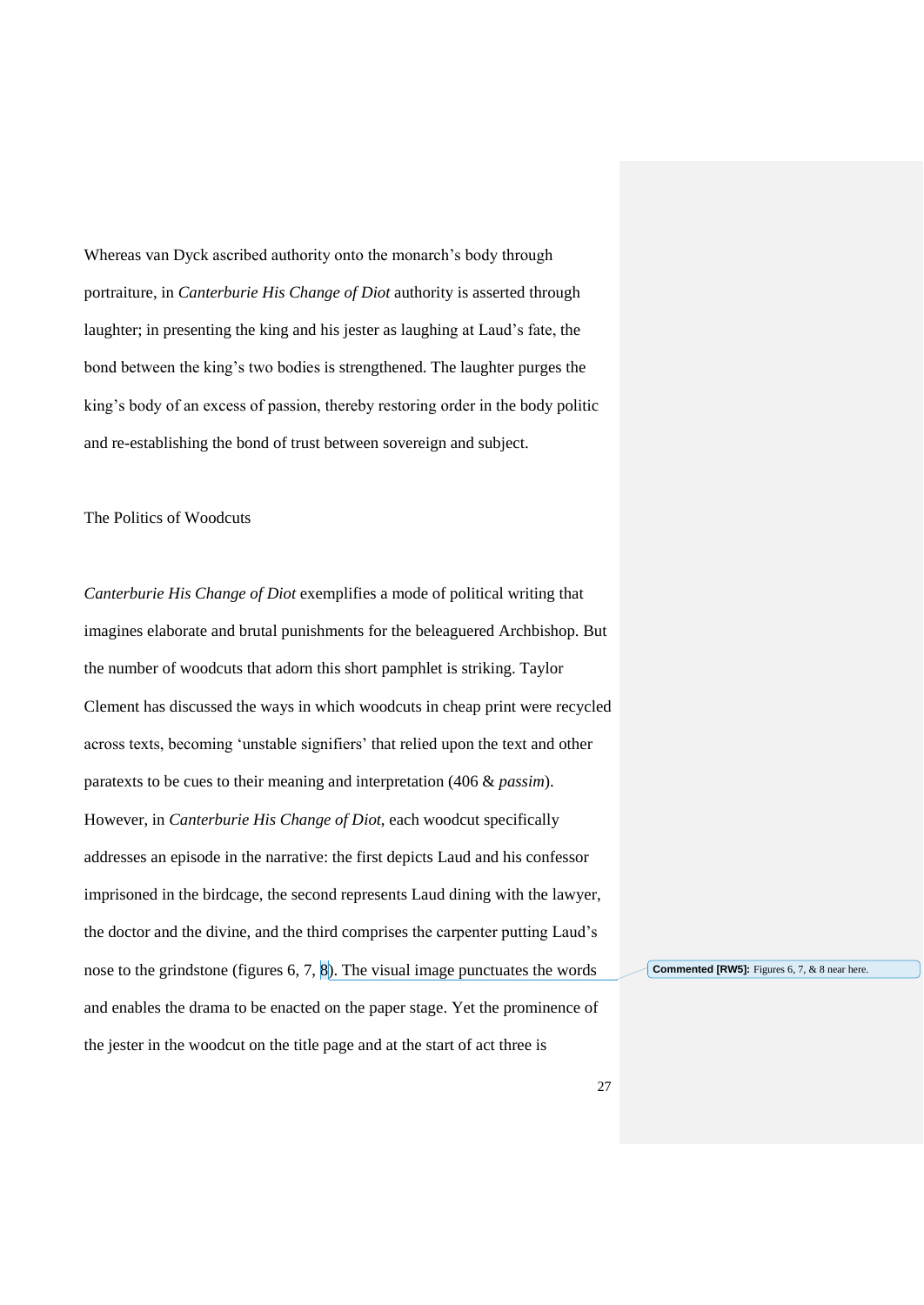particularly noteworthy. Dismissed as Popish, Laudian reforms become contained through laughter and the king's complicity in this laughter becomes a means by which royal supremacy is reasserted.

The relationship between Church and State and the body politic would be revisited throughout the 1640s and 50s. These texts point to the complex ways in which people viewed the relationship between Church and State in the midseventeenth century and how word and image was used as a form of religious and political protest. In appealing to tradition as a way of asserting a mode of Christianity that was separate from Rome, divines in England did not negate Rome's influence, but rather brought into focus the difficulties in presenting an independent episcopacy stripped of papal inflections. *Canterburie His Change of Diot* and similar pamphlets demonstrate an anxiety to reaffirm the status of the monarch as defender of the faith and upholder of order within the body politic (regardless of his shortcomings) as a means of offering protection from the perceived evils of popery.

### References:

Anon., *Rome for Canterbury, or a true Relation of the Birth, and Life, of William Laud, Arch-bishop of Canterbury.* (1641).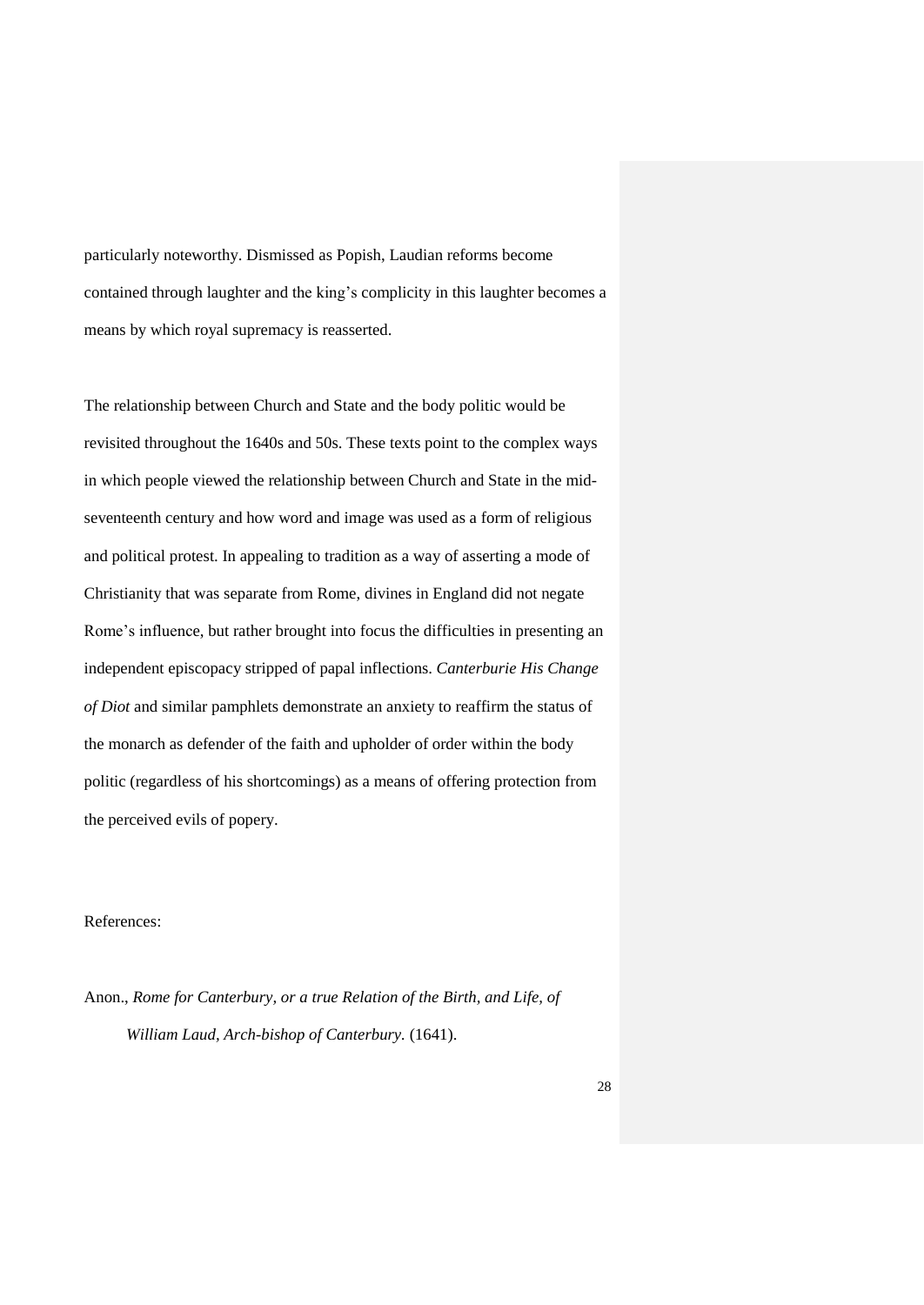- \_\_\_\_\_\_ , *Canterburies Conscience Convicted: or, his dangerous projects, and evill intents, tending to the subversion of Religion detected: as also some particulars of those Treasons wereof he is now attainted, lying prinsoner in the Tower this present.* (1641).
- \_\_\_\_\_\_ , *The Copy of the Petition presented to the Honourable Houses of Parliament, by the Lord Arch-Bishop of Canterbury, &c*. (1643).
- \_\_\_\_\_\_ , *The Papists politicke projects discovered. Or a dialogue betwixt crucifix and holy-water.* (1641).
- Astell, Ann W., 'A Discerning Smell: Olfaction amongt the Senses in St. bonaventure's *Long Life of St. Francis'*, *Franciscan Studies*, 67 (2009):91-131.
- Adlington, Hugh, Tara Hamling and David Griffith, 'Beyond the Page: Quarles's *Emblemes*, Wall-Paintings, and Godly Interiors in Seventeenth-Century York', *Huntington Library Quarterly*, 78 (2015):521–551.
- Ashbrook Harvey, Susan, *Scenting Salvation: Ancient Christianity and the Olfactory Imagination*. Berkeley, Los Angeles, London: University of California Press, 2006.
- Baumgold, Deborah, '"Trust" in Hobbes's Political Thought', *Political Theory* 20 (2013):1-18.
- Becon, Thomas, *The displaying of the Popish masse vvherein thou shalt see,*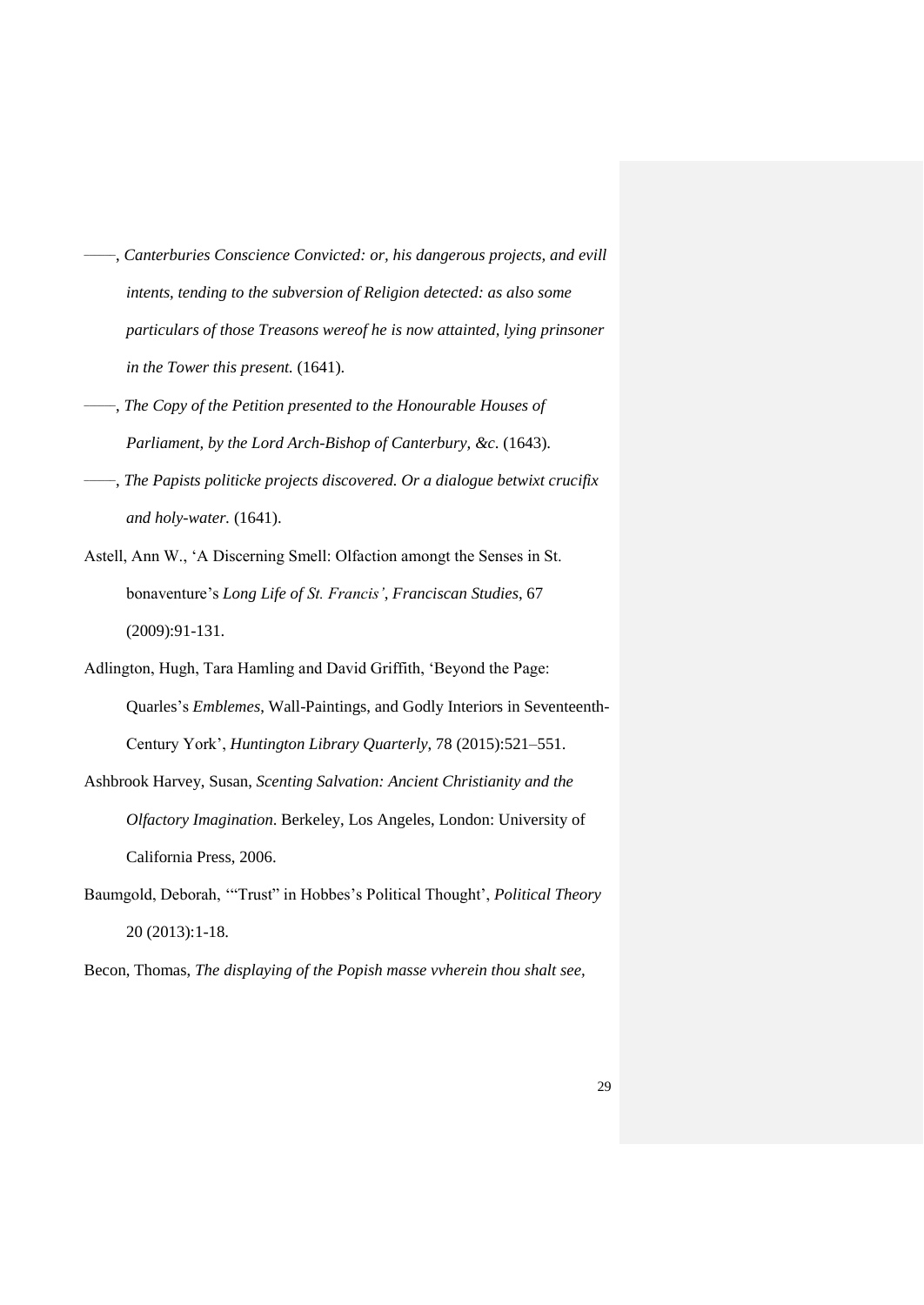*what a wicked idol the masse is, and what great difference there is between the Lords Supper and the Popes Masse … Written by Thomas Becon, and published in the dayes of Queen Mary*. London: 1637.

- Bevan Zlatar, Antoinina, *Reformation Fictions: Polemical Protestant Dialogues in Elizabethan England.* Oxford: Oxford University Press, 2011.
- Bierley, Robert, *The Jesuits and the Thirty Years War: Kings, Courts and Confessors.* Cambridge: Cambridge University Press, 2003.
- Black, Joseph, 'The Rhetoric of Reaction: The Martin Marprelate Tracts (1588- 89), Anti-Martinism, and the Uses of Print in Early Modern England', *Sixteenth Century Journal*, 28 (1997):707-25.
- \_\_\_\_\_\_, ed., *The Martin Marprelate Tracts: a Modernised and Annotated Edition.* Cambrige: Cambridge University Press, 2008.
- Butler, Martin, *Theatre and Crisis, 1632-1642*. Cambridge: Cambridge University Press, 1984.
- Brown, Christopher, *Van Dyck, 1599-1641*. London: Royal Academy of Arts, 1999.
- [Calvin, John] Arthur Golding, trans., 'The xxxi Sermon, which is the seconde vpon the eight Chapter', *Sermons of Master Iohn Caluin, vpon the booke of Iob*. Trans. Arthur Golding. 1574.

Clement, Taylor, 'Moveable Types: the De-inviduated Portrait in the Age of Mechanical Reproduction', *Renaissance Studies,* 31 (2017):383-407.

Carlton, Charles, *Archbishop William Laud.* London: Routledge, 1987.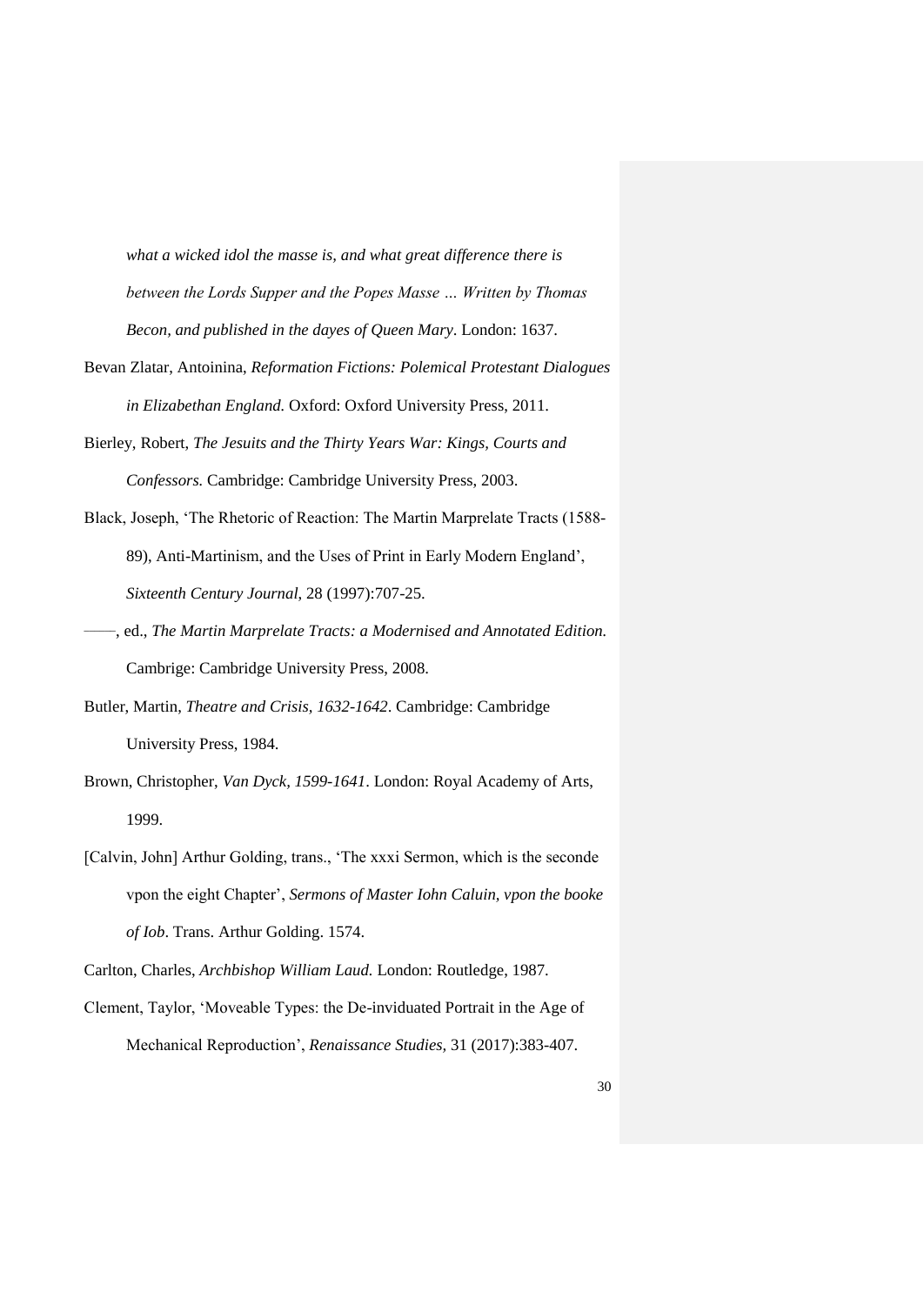Collinson, Patrick, *Elizabethan Puritan Movement.* London: Methuen, 1967. Fincham, Kenneth, 'Episcopal Government, 1603-1640', *The Early Stuary Church, 1603-1642*. Ed. Kenneth Fincham. Basingstoke:

Macmillan, 1993. 71-92.

- \_\_\_\_\_\_ , 'The restoration of the altars in the 1630s', *Historical Journal*, 44 (2001):919-40.
- Fincham, Kenneth and Nicholas Tyacke, *Altars restored: the changing face of English religious worship, 1547-c.1700*. Oxford: Oxford University Press, 2007.
- Gavrilyuk, Paul L., and Sarah Coakley, eds., *The Spiritual Senses: Perceiving God in Western Christianity*. Cambridge: Cambridge University Press, 2012.
- Ghose, Indira,'The paradoxes of early modern laughter: Laurent Joubert's *Traité du ris*', *Swiss Papers in English Language and Literature* 28 (2013):19-31.
- Harmes, Marcus, 'Protestant Bishops in Restoration England', *Peregon*, 26 (2009):175-96
- Harris, Jonathan Gil, 'The Smell of *Macbeth*', *Shakespeare Quarterly* 58 (2007):465-86.
- Harris, Tim, 'Revisiting the Causes of the English Civil War', *Huntington Library Quarterly*, 78 (2015):615-35.
- Hill, Christopher, 'Radical Prose in 17th Century England: From Marprelate to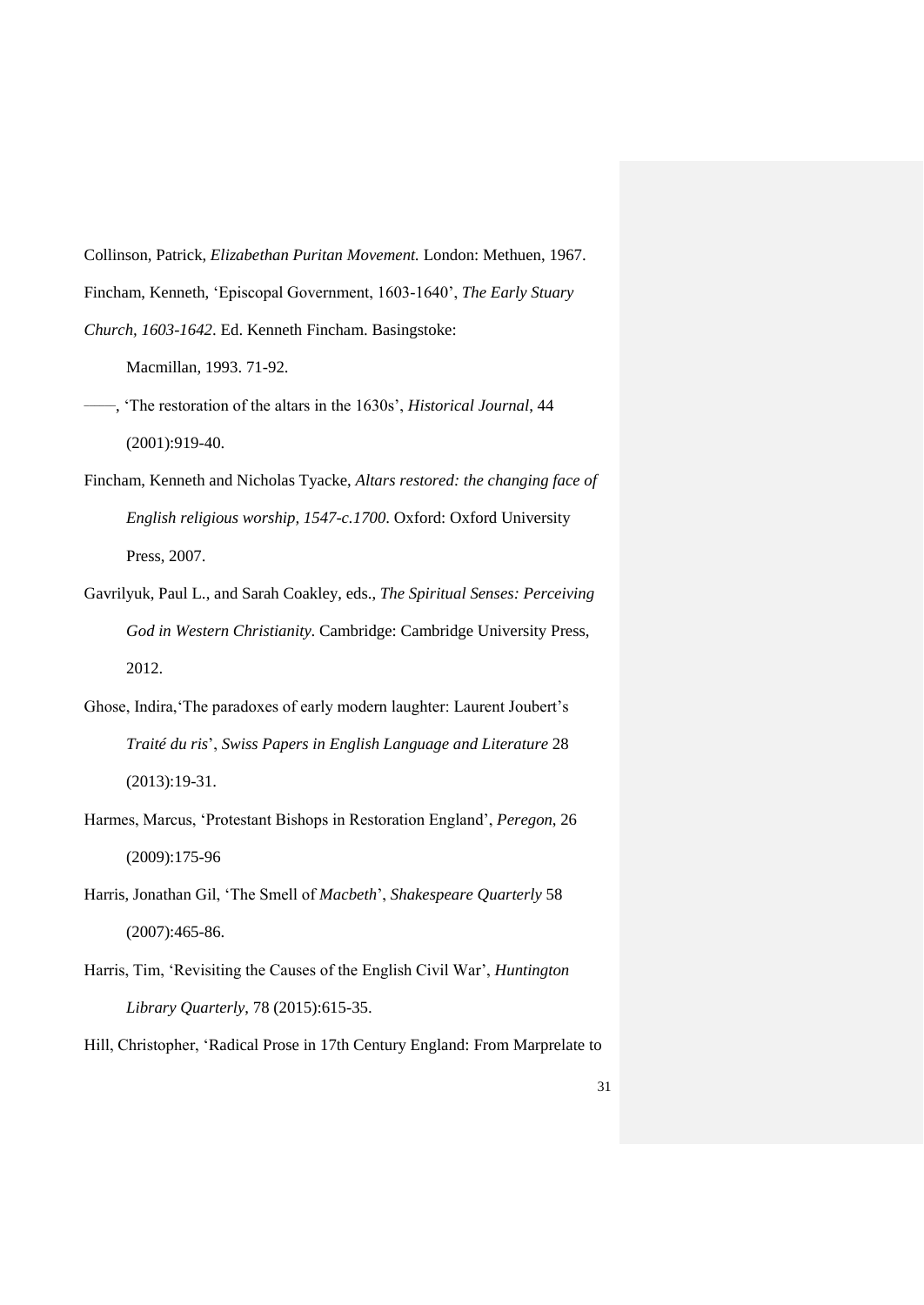the Levellers', *Essays in Criticism* (1982):95-118.

- Hobbes, Thomas, *Leviathan Leviathan: with selected variants from the Latin edition of 1668*. Ed. Edwin Curley, Indiana: Hackett Publishing Ltd, 1994.
- Horden, John, 'The Publication of the Early Editions of Francis Quarles's *Emblemes* (1635) and *Hieroglyphikes* (1638),' *The Library* 8 (2007):25– 32.
- Hunt, Arnold, *The Art of Hearing: English Preachers and their Audiences 1590-1640*. Cambridge: Cambridge Univerity Press, 2010.
- Jaffé, Michael, 'Van Dyck Studies I: the portrait of Archbishop Laud': *The Burlington Magazine*, 124 (1982):600-7.
- Joubert, Laurent, *Treastise on Laughter*. Trans. and annotated by Gregory David de Rocher. Alabama: University of Alabama Press, 1980.
- Kirby, W. J. Torrance, *The Zurich Connection and Tudor Political Theology*. Leiden and Boston: Brill, 2007.
- Knoppers, Laura Lunger, *Constructing Cromwell: Ceremony, Portrait, and Print 1645-1661*. Cambridge: Cambridge University Press, 2000.
- Lake, Peter, 'The Laudian Style: Order, Uniformity and the Pursuit of the Beauty of Holiness in the 1630s', *The Early Stuary Church, 1603-1642*. Ed. Kenneth Fincham. Basingstoke: Macmillan, 1993. 161-86.
- Laud, William, *The history of the troubles and tryal of the Most Reverend*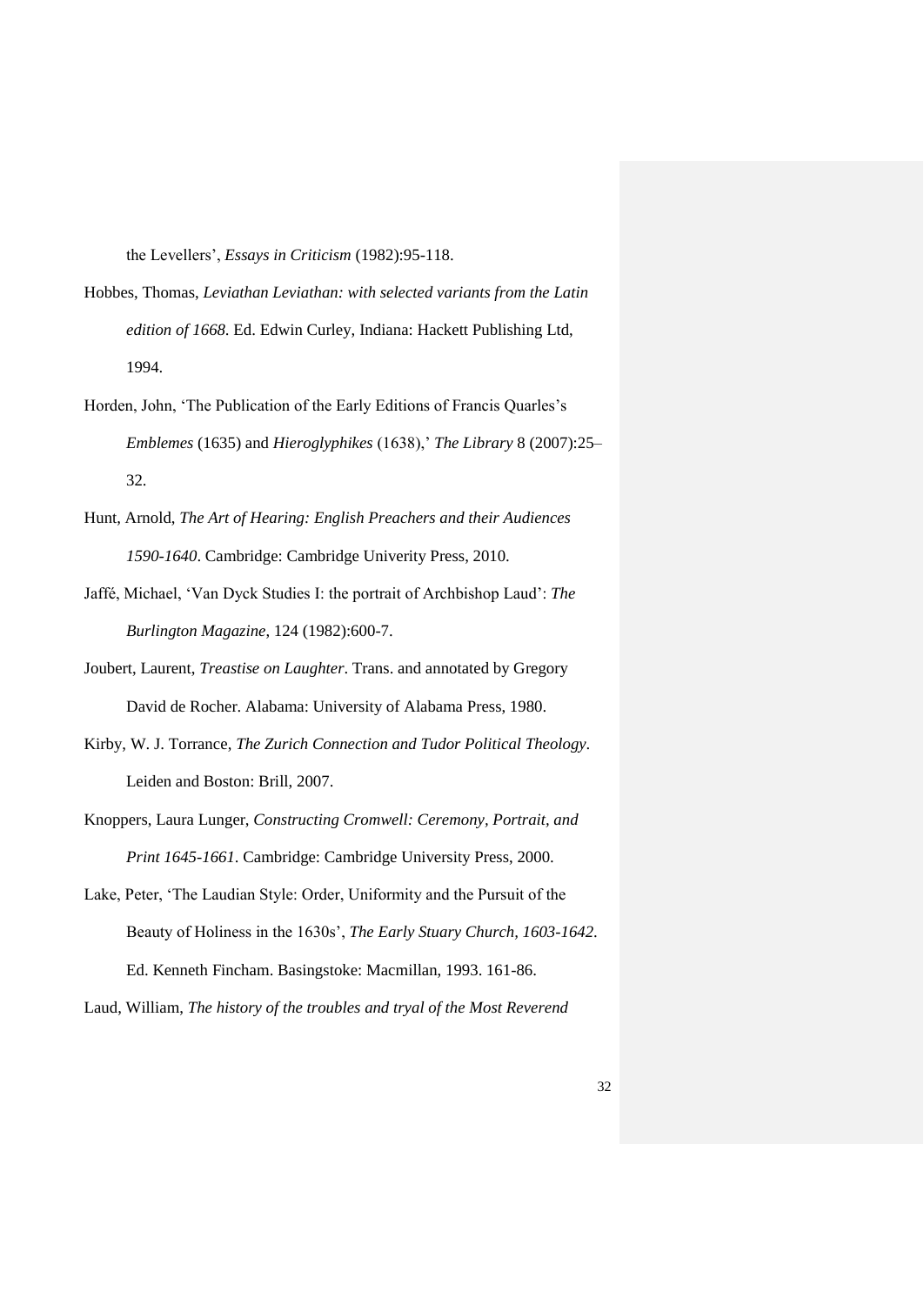*Father in God and blessed martyr, William Laud, Lord Arch-Bishop of Canterbury wrote by himself during his imprisonment in the Tower ; to which is prefixed the diary of his own life*. London: 1695.

- Marsh, Christopher, 'Sacred Space in England, 1560-1640: The View from the Pew', *The Journal of Ecclesiastical History,* 53 (2002):286-311.
- Milner, Matthew, *The Senses and the English Reformation*. Aldershot: Ashgate, 2011.
- \_\_\_\_\_\_, 'The Senses in Religion', *A Cultural History of the Senses: the Renaissance*. Eds Constance Classen and Herman Roodenburg. London: Bloomsbury, 2014. 87-106.
- Milton, Anthony, *Catholic and Reformed: The Roman and Protestant Churches in English Protestant Thought, 1600-1640.* Cambridge: Cambridge University Press, 1995.
- \_\_\_\_\_\_ , 'The Church of England, Rome and the True Chirch: The Demise of a Jacobean Consensus', *The Early Stuary Church, 1603-1642*. Ed. Kenneth Fincham. Basingstoke: Macmillan, 1993. 187-210.
- Morrissey, Mary, *Politics and the Paul's Cross Sermons, 1558-1642.* Oxford: Oxford Universiy Press, 2011.
- Noble, Louise, *Medicinal Cannibalism in Ealy Modern English Literature and Culture*. London: Palgrave Macmillan, 2011.
- Norbrook, David, *Writing the English Republic: Poetry, Rhetoric and Politics, 1627-1660.* Cambridge: Cambridge University Press, 1999.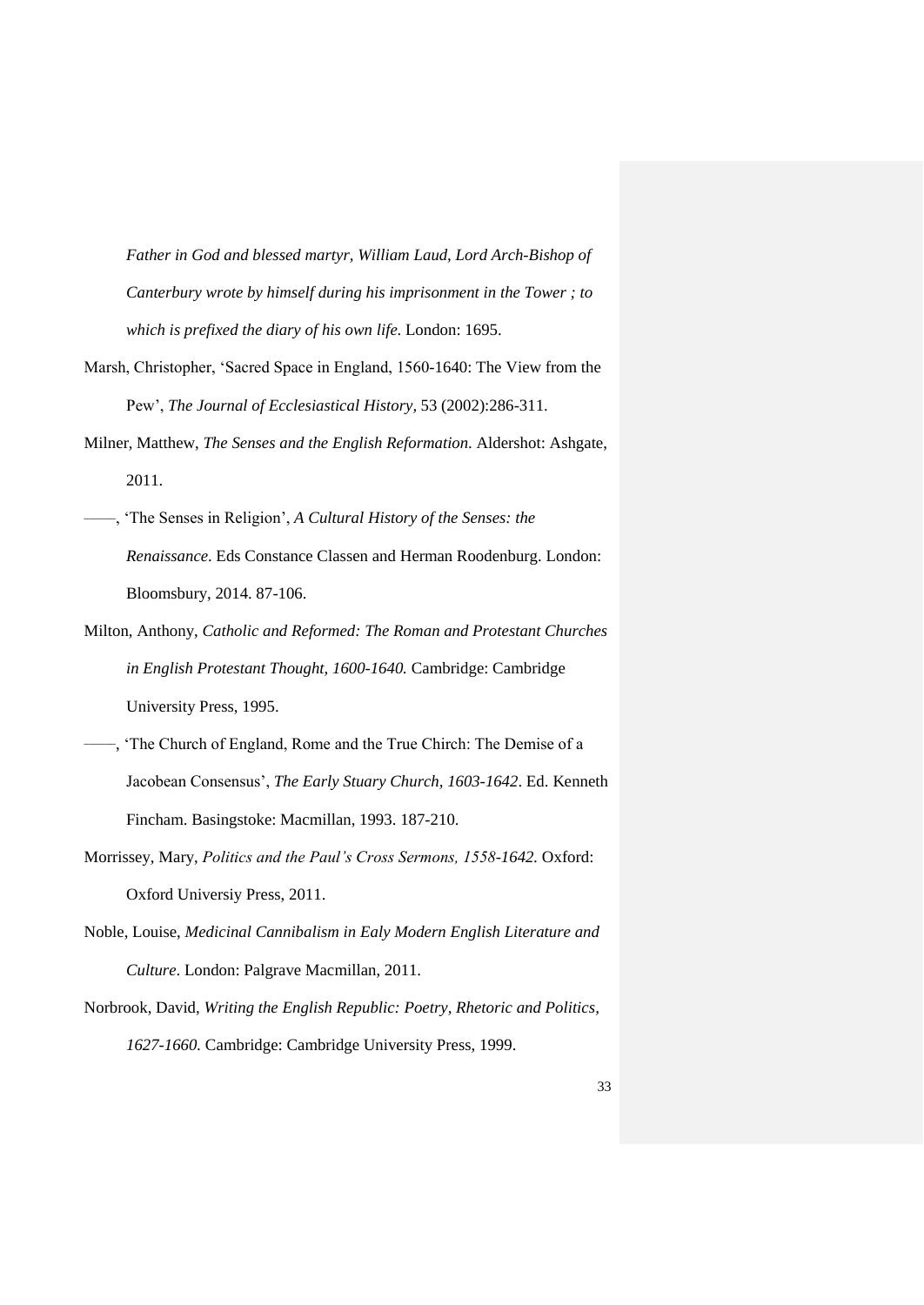[Overton, Richard], *A New Play Called Canterburie His Change of Diot*. 1641.

- Parry, Graham, *The Arts of the Anglican Counter-Reformation: Glory, Laud and Honour.* Woodbridge: Boydell & Brewer, 2006.
- Pierce, Helen, 'Anti-Episcopacy and Graphic Satire in England, 1640-1645', *The Historical Journal*, 4 (2004):809-48.
- Quarles, Francis, *Emblemes*. 1635.
- Raymond, Joad, *Pamphlets and Pamphleteering in Early Modern Britain.*  Cambridge: Cambridge University Press, 2003.
- Roper, Hugh Trevor, *Archbishop Laud.* 3<sup>rd</sup> edn. London: Palgrave Macmillan, 1988.
- Rushworth, John, *Historical Collections From The Year 1628 to the Year 1638 Abrid'd and Improv'd.* vol. II. London: 1706.
- Scott, Thomas, *Boanerges: Or the Humble Supplication of the Ministers of Scotland.* (1624).
- Shanon, Andrea, '"Uncouth language to a Princes ears": Archibald Armstrong, Court Jester, and Early Stuart Politics', *Sixteeenth-Century Journal*, 41 (2011):99-112.
- Smith, Nigel, 'Richard Overton's Marpriest Tracts: Towards a History of Leveller Style', *The Literature of Controversy: Polemical Strategy from Milton to Junius*. Ed Thomas N. Corns. London: Frank Cass, 1987. 39- 66.

Sharpe, Kevin, *Image Wars: Promoting Kings and Commonwealths in England,*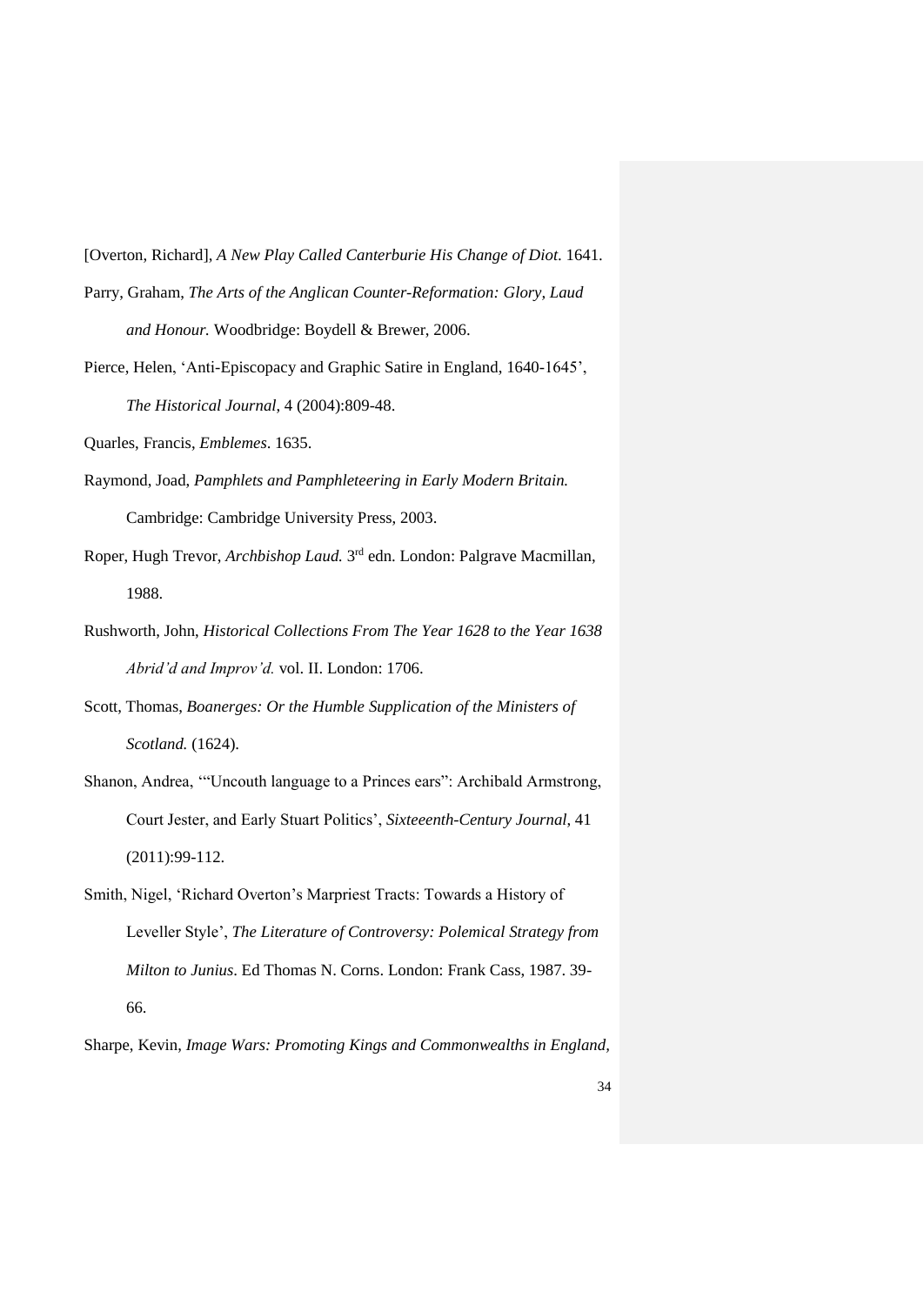*1603-1660.* New Haven and London: Yale University Press, 2010.

- \_\_\_\_\_\_ , *Reading Authority and Representing Rule in Early Modern England*. London: Bloomsbury, 2013.
- Stallybrass, Peter and Ann Rosalind Jones, *Renaissance Clothing and the Materials of Memory*. Cambridge: Cambridge University Press, 2001.
- Sugg, Richard, *Mummies, Cannibals and Vampires: The History of Corpse Medicine from the Renaissance to the Victorians.* 2<sup>nd</sup> edn. London: Routledge, 2016.
- Tyacke, Nicholas, 'Archbishop Laud', *The Early Stuary Church, 1603-1642*. Ed. Kenneth Fincham. Basingstoke: Macmillan, 1993. 51-70.
- Woolrych, Austin, *Britain in Revolution: 1625-1660.* Oxford: Oxford University Press, 2002.
- Walsham, Alexandra, 'The Parochial Roots of Laudianism Revisited: Catholics, Anti-Calvinists and "Parish Anglicans" in Eary Stuart England', *Journal of Ecclesiastical History*, 49 (1998):620-51.
- Willie, Rachel, 'Viewing the Paper Stage: Civil War, Print, Theatre and the Public Sphere', *Making Space Public in Early Modern Europe: Performance, Potentiality, Privacy.* Ed. Angela Vanhaelen and Joseph Ward. New York and London: Routledge, 2013. 54-75.
- Wiseman, *Drama and Politics in the English Civil War.* Cambridge: Cambridge University Press, 1998.
- \_\_\_\_\_\_, 'Pamphlet Plays in the Civil War News Market: Genre, Politics and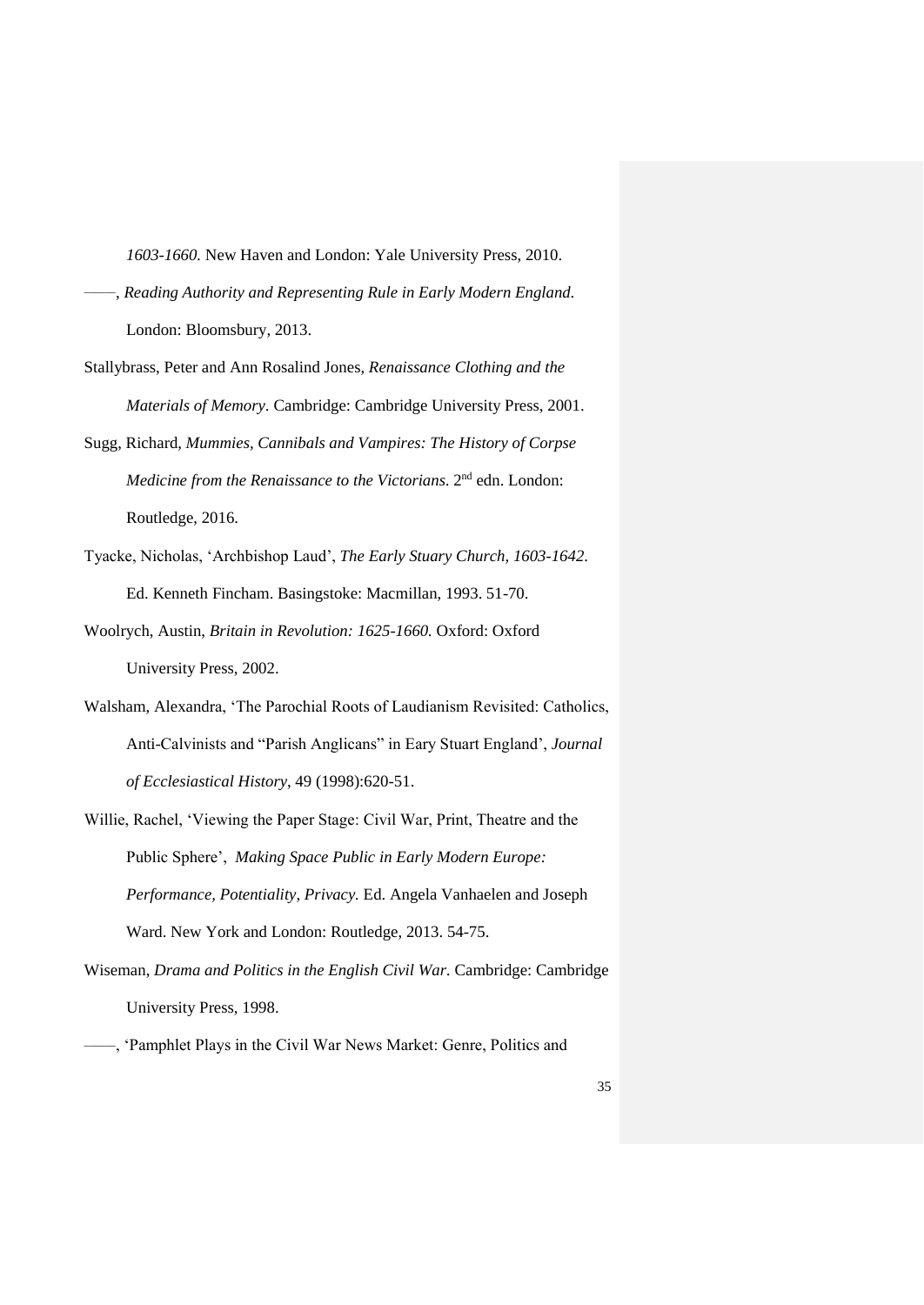"Context"', *News, Newspapers, and Society in Early Modern Britain* ed.

Joad Raymond. London: Frank Cass, 1999. 66-83.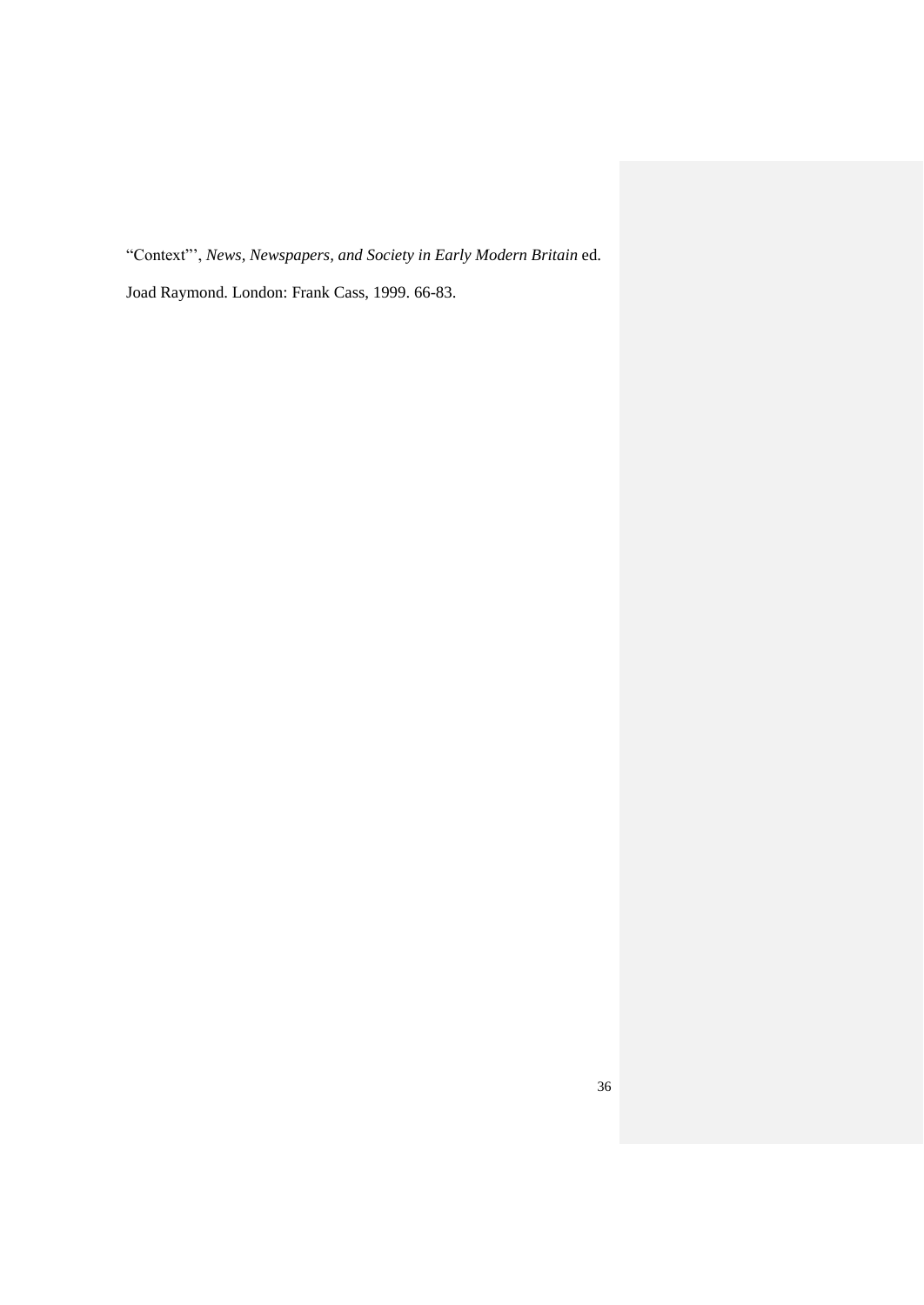

Fig. 1. Anthony van Dyck, *Archbishop Laud*, c.1635 **—** 1637 © The Fitzwilliam Museum, Cambridge.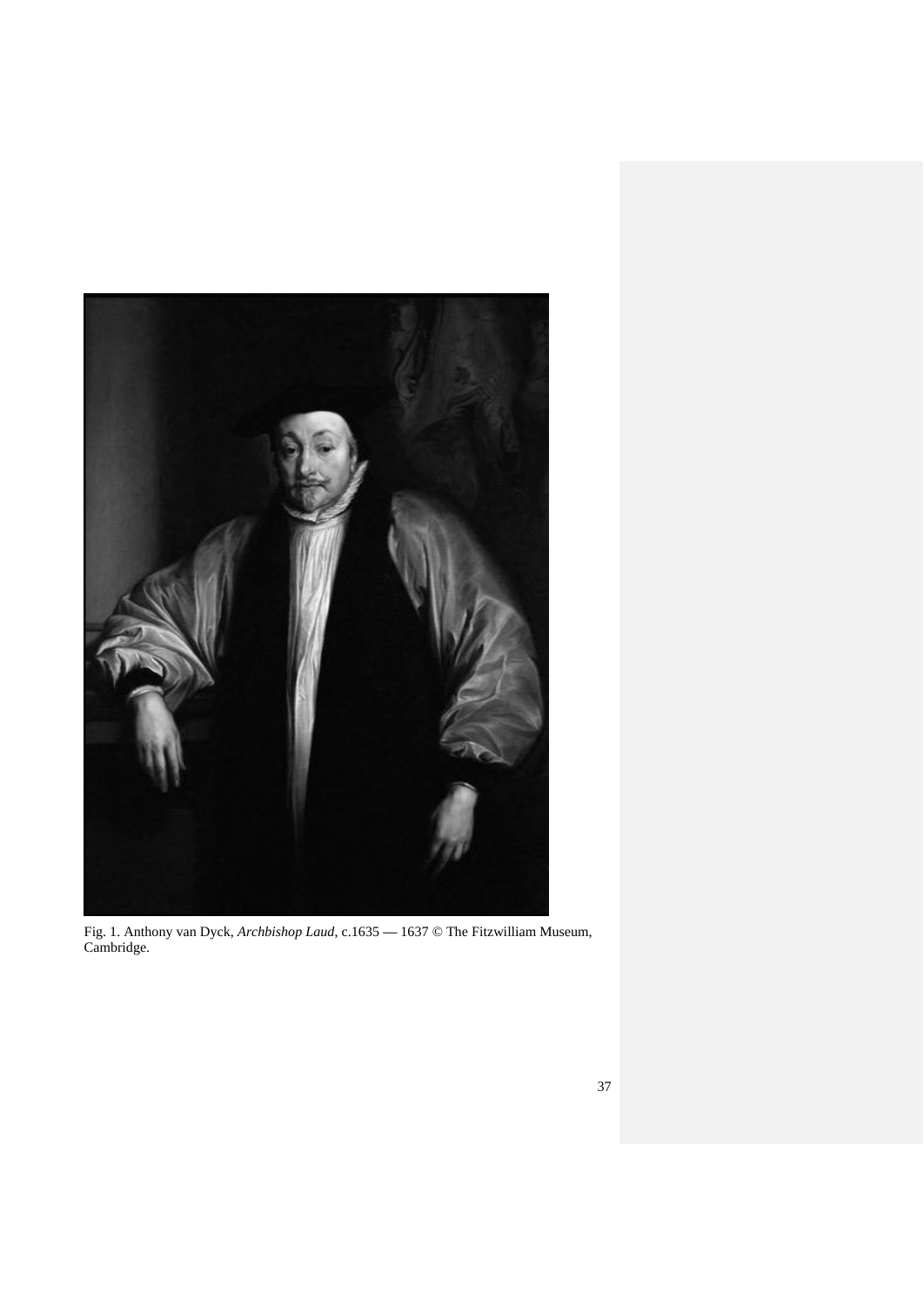

Fig. 2. RB.31.b.1.(4.). *Rome for Canterbury, or a true Relation of the Birth, and Life, of William Laud, Arch-bishop of Canterbury.* 1641. Title page. ©British Library Board.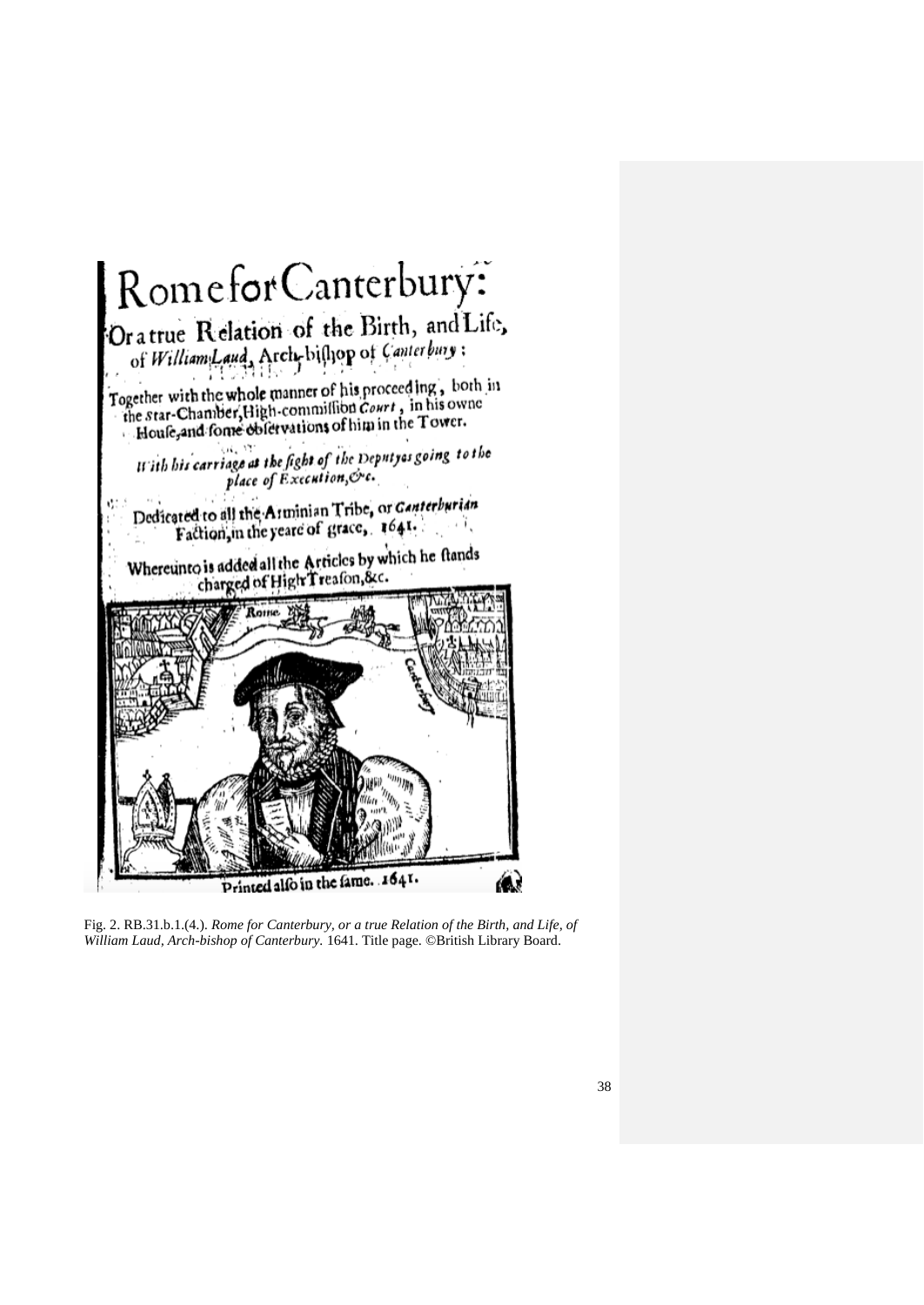



Fig. 3. 1475.c.8. *Canterburies Conscience convicted: or, His dangerous projects, and evill intents, tending to the subversion of Religion detected, etc.* 1641. ©British Library Board.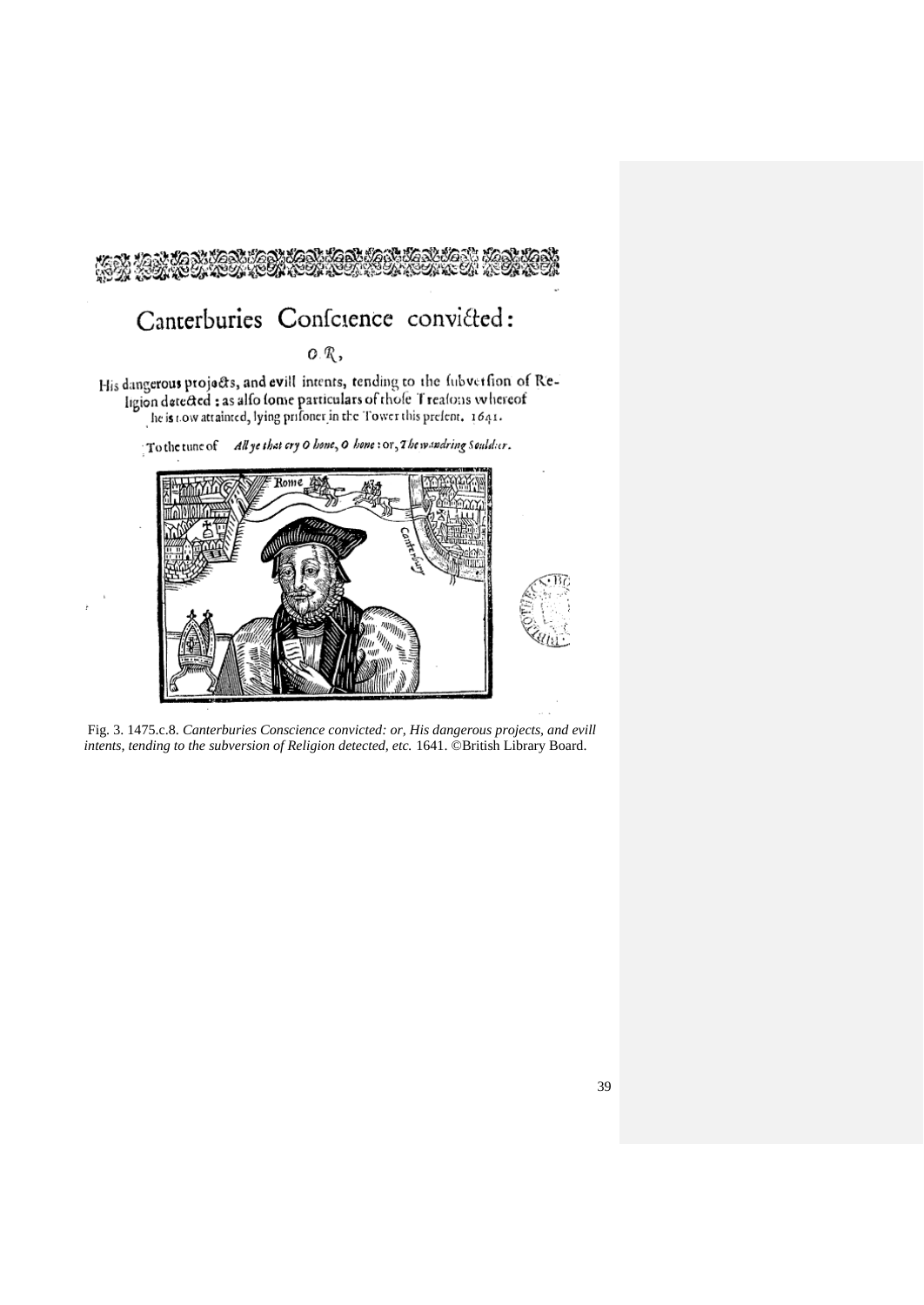

Fig. 4. E.100.(29.). *The copy of the Petition presented to the Honourable Houses of Parliament by the Lord Archbishop of Canterbury, &c., wherein the said Archbishop desires that he may not be transported beyond the Seas into New England with Master Peters, in regard of his extraordinary age and weaknesse*. 1643. Title page. ©British Library Board.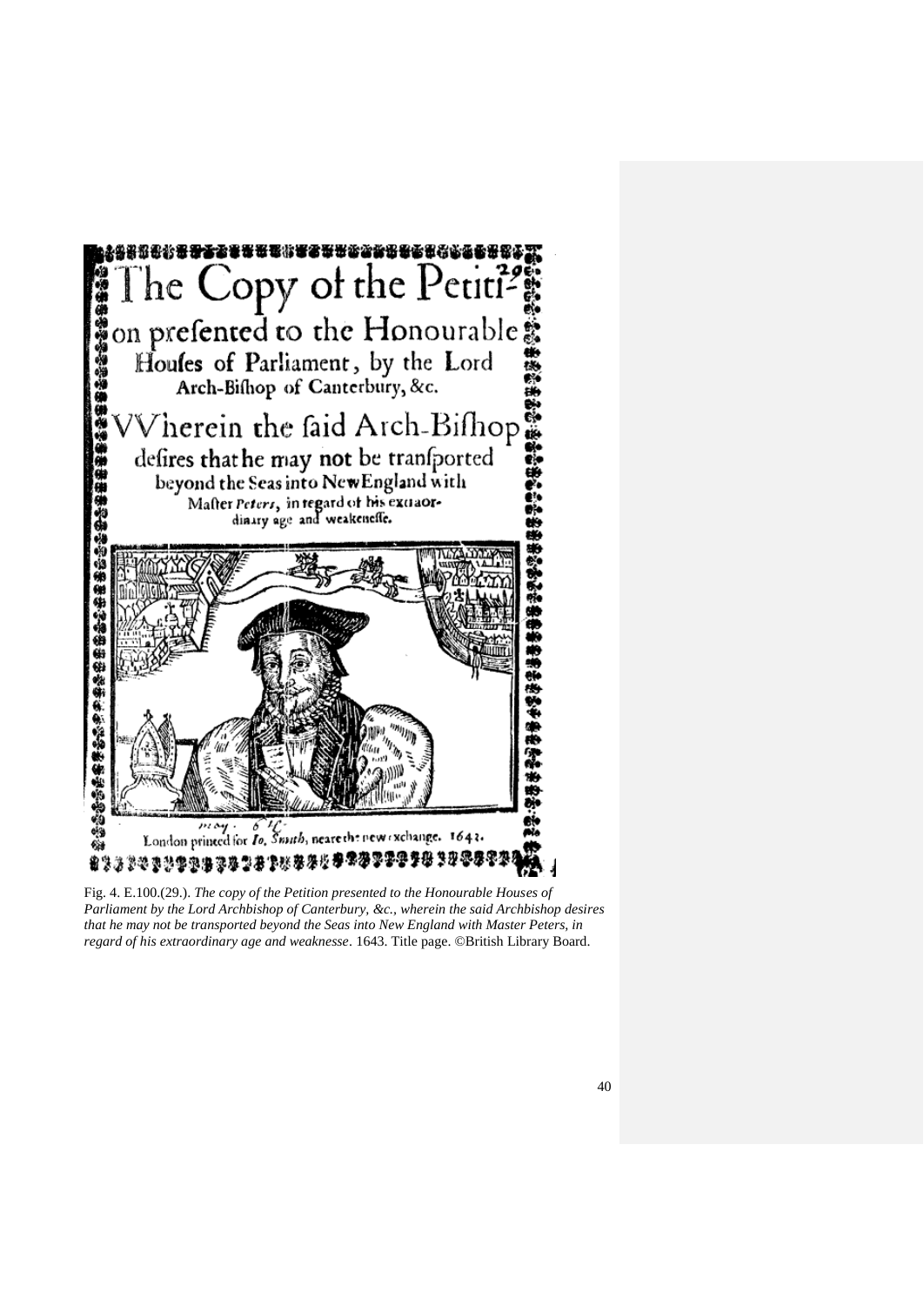

Fig. 5. STC 20540. Francis Quarles, *Emblemes.* 1635. sig. F2v. Used by permission of the Folger Shakespeare Library under a Creative Commons Attribution-ShareAlike 4.0 International License*.*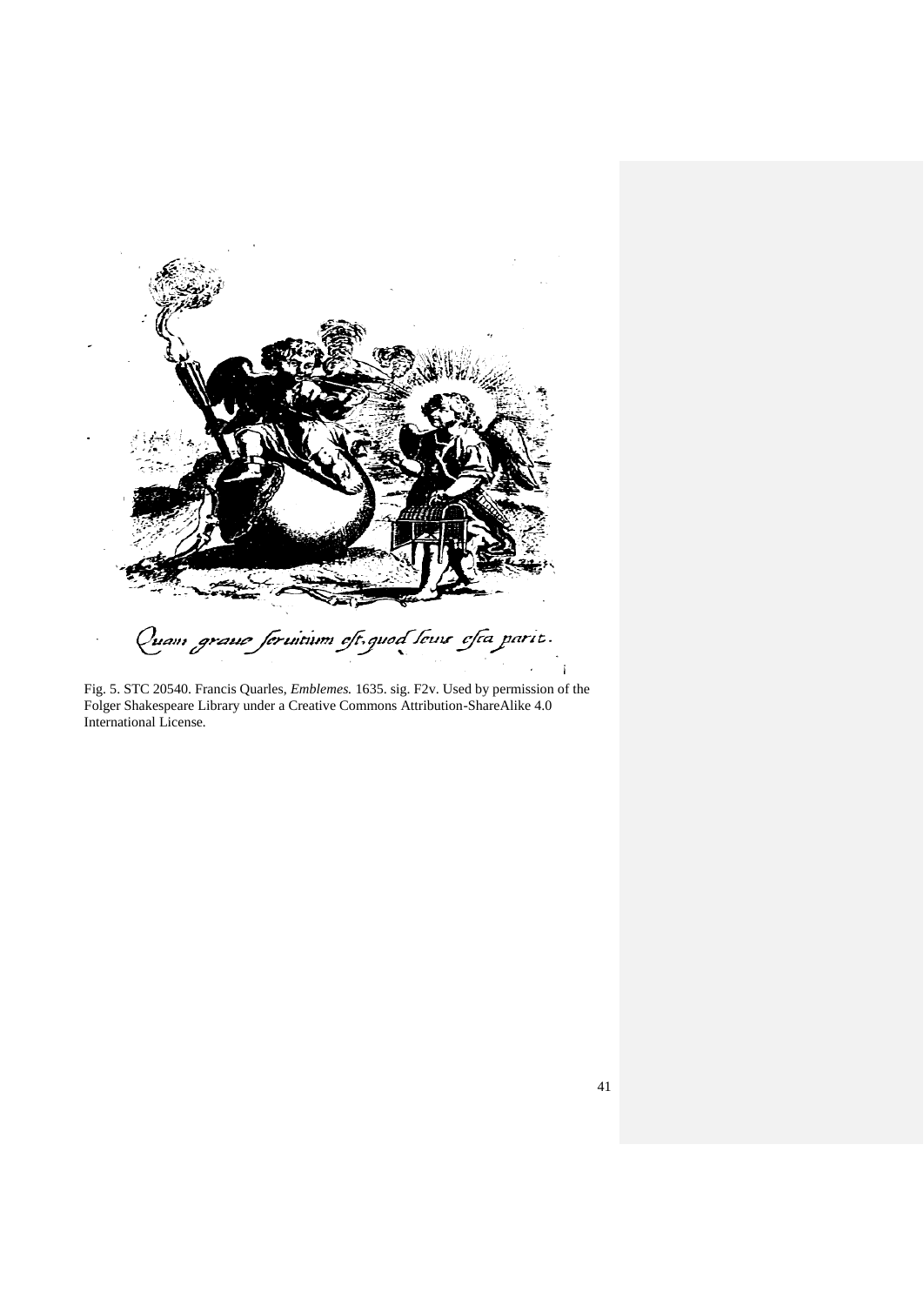

Fig. 6. By38a L364 641n. [Richard Overton], *A New Play Called Canterburie His Change of Diot*. 1641. Title page. Used by permission of Beinecke Rare Book and Manuscript Library, Yale University.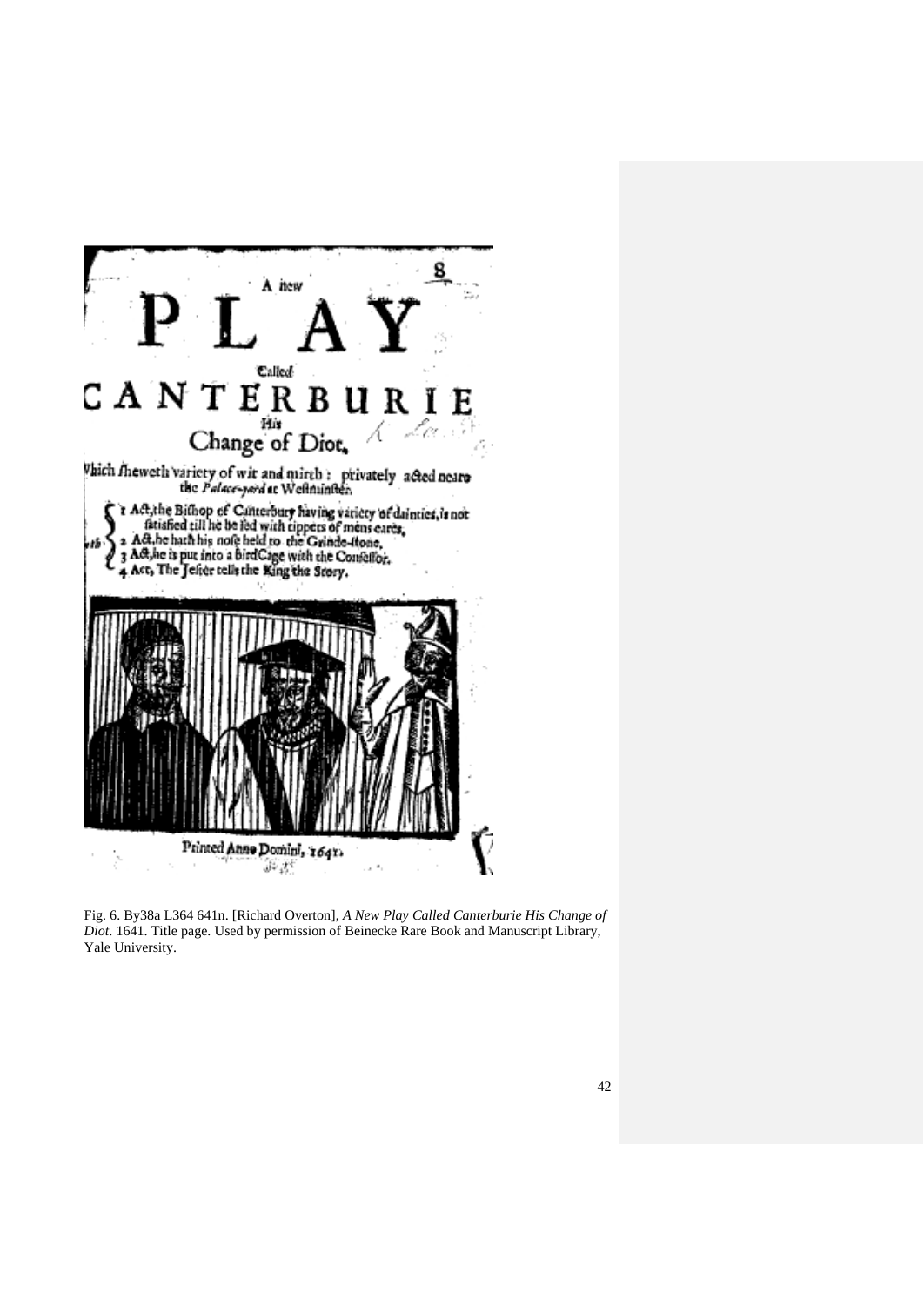## THEFIRST ACT.  $\frac{1}{2}$

Enter the B<sup>:</sup> [bop of Canterbury, and with him a Doctor of Physicke...]<br>Lawyer, and a Divine: who being fet downe, they bring him variety

 $\ddot{\phantom{a}}$ 



Fig. 7. By38a L364 641n. [Richard Overton], *A New Play Called Canterburie His Change of Diot*. 1641. Sig. A2r. Used by permission of Beinecke Rare Book and Manuscript Library, Yale University.